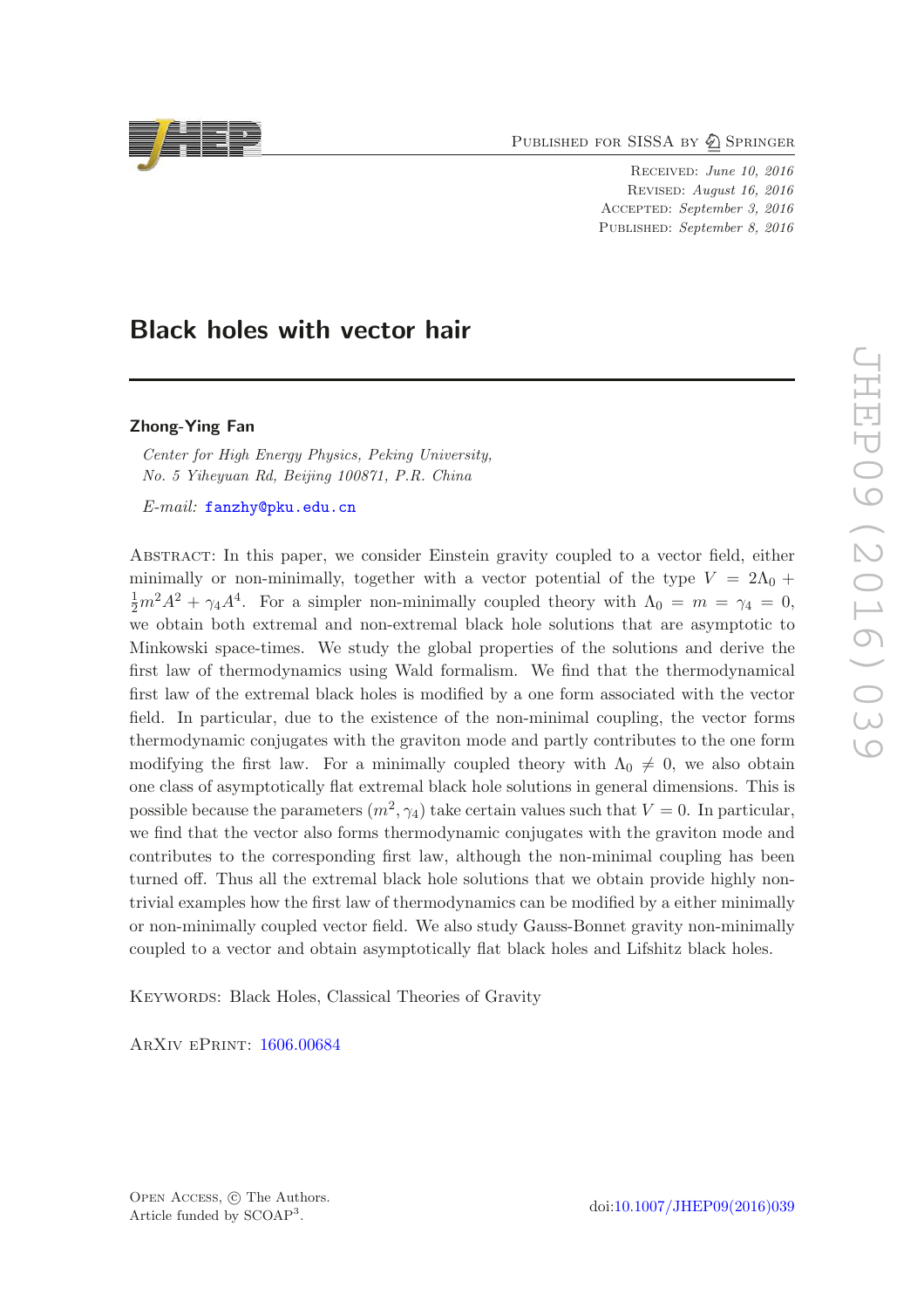# Contents

| $\mathbf{1}$    | Introduction                                                          | $\mathbf{1}$ |
|-----------------|-----------------------------------------------------------------------|--------------|
| $\bf{2}$        | Einstein-Vector gravity                                               | 3            |
|                 | Eoms and emerging gauge symmetry<br>2.1                               | 3            |
|                 | The structure of general static solutions<br>2.2                      | 4            |
| 3               | Wald formalism and the first law of thermodynamics                    | $\bf{6}$     |
| 4               | With a non-minimally coupled vector field                             | 10           |
|                 | Non-extremal black holes<br>4.1                                       | 10           |
|                 | Extremal black holes<br>4.2                                           | 11           |
|                 | More solutions for general non-minimal coupling function<br>4.3       | 12           |
| $5\phantom{.0}$ | With a minimally coupled vector field                                 | 14           |
|                 | Neutral black holes<br>5.1                                            | 14           |
|                 | Charged black holes<br>5.2                                            | 15           |
| 6               | Gauss-Bonnet black holes with vector hair                             | 16           |
|                 | Asymptotically flat black holes<br>6.1                                | 16           |
|                 | Lifshitz black holes<br>6.2                                           | 17           |
| $\overline{7}$  | Conclusion                                                            | 22           |
|                 | A Linear fluctuations around the Minkowski space-time with a constant |              |
|                 | vector                                                                | 23           |

# <span id="page-1-0"></span>1 Introduction

In asymptotically Minkowski space-times, there exists a variety of no-hair theorems, which exclude the existence of black holes with hairs (for recent reviews, see  $[1, 2]$  $[1, 2]$  $[1, 2]$ ). However, according to recent studies in the literature, the no-hair theorems are easily evaded. By numerical analysis, it was demonstrated in [\[3](#page-24-2)[–5](#page-24-3)] that colored black holes with SU(2) Yang-Mills hairs do exist, although the solutions carry no global Yang-Mills charges. The results were generalized to include rotation in [\[6](#page-24-4), [7\]](#page-24-5). Numerical studies also indicate that rotating black holes with scalar hair [\[8](#page-24-6), [9\]](#page-24-7) and Proca hair [\[10](#page-24-8)] exist in asymptotically Minkowski space-times. It was established also by numerical analysis in [\[11](#page-24-9), [12\]](#page-24-10) that non-Schwarzschild black holes do exist in higher derivative gravity in four dimensions.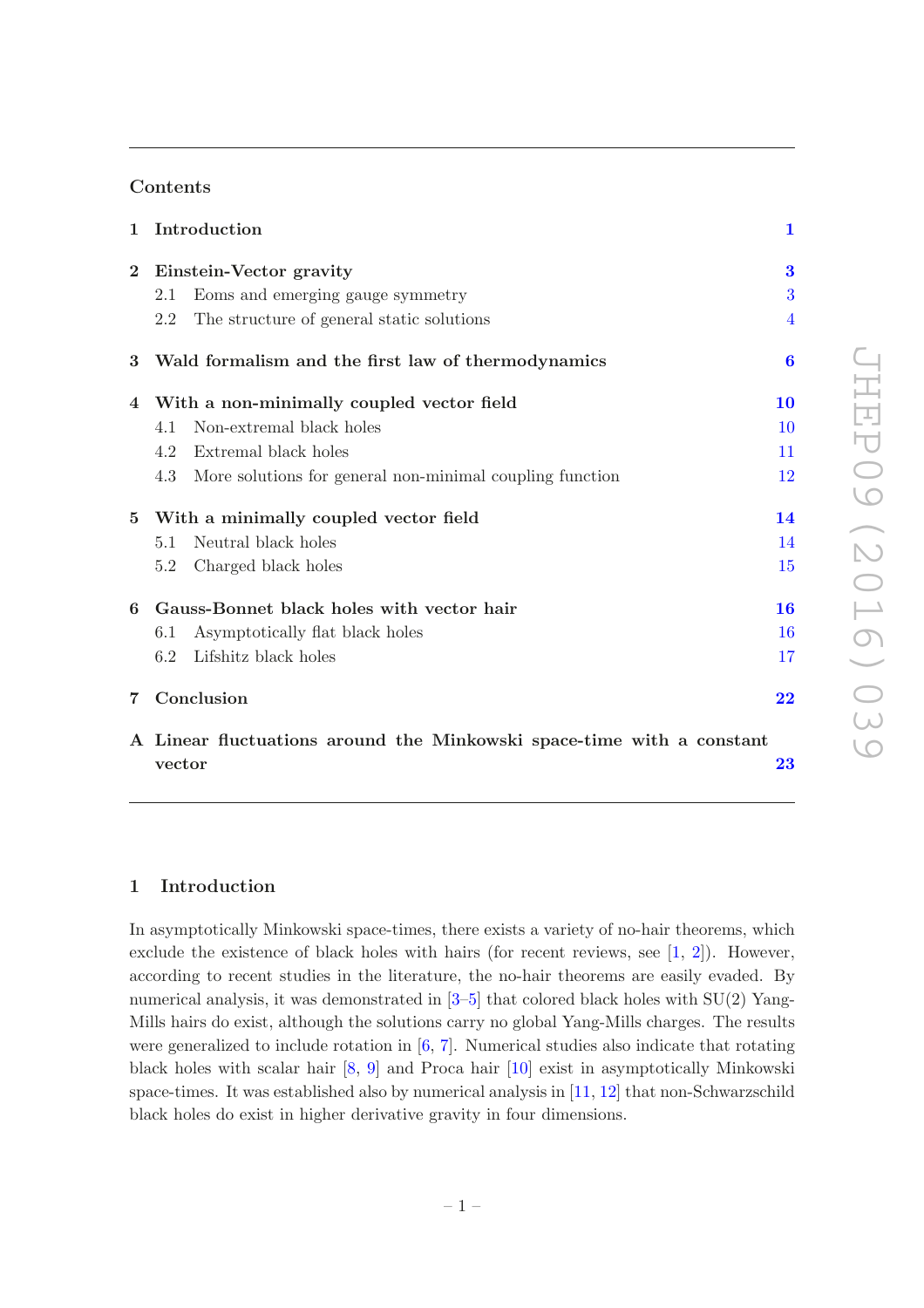It is worth pointing out that generally the numerical analysis in the literature requires a delicate fine tuning. One may not expect the existence of such solutions.<sup>[1](#page-2-0)</sup> Thus, it is deserved to find exact black hole solutions with hairs. In fact, people have analytically constructed many scalar hairy black holes that are asymptotic to Minkowski spacetimes [\[14](#page-24-11)[–18\]](#page-25-0) in Einstein gravity minimally coupled to a scalar field. By contrast, there are few analytical black hole solutions with vector hair. The only known examples are in [\[19](#page-25-1), [20\]](#page-25-2), the authors obtain asymptotically flat black hole solutions by introducing a Horndeski-like non-minimal coupling between the gravity and the vector. Some more discussions on the existence of solutions with vector hair can be found in [\[21\]](#page-25-3).

The purpose of current paper is to construct new black hole solutions with vector hair. It was shown in [\[22](#page-25-4)] that for the general two-parameter family black hole solutions in Einstein-Proca gravity, the first law of thermodynamics can be modified by a one form associated with the Proca.[2](#page-2-1) This is straightforwardly confirmed by numerical solutions. However, people have not found any analytical examples so far. Hence, it is interesting to construct exact black hole solutions whose first law of thermodynamics is modified by the vector hair.

We consider Einstein gravity either minimally or non-minimally coupled to a generalized Proca field, together with a vector potential  $V = 2\Lambda_0 + \frac{1}{2}m^2A^2 + \gamma_4A^4$ . We obtain many new classes of asymptotically flat black hole solutions. For a non-minimally coupled vector with  $\Lambda_0 = m = \gamma_4 = 0$ , we obtain both extremal and non-extremal black hole solutions. For a minimally coupled vector with  $\Lambda_0 \neq 0$ , we also obtain one class of extremal black hole solutions. This is possible because the parameters are such that  $V = 0$ . In particular, using Wald formalism, we find that for all the extremal black holes, the first law of thermodynamics is indeed modified by a one form associated with the vector field. Thus the solutions provide first analytical examples how the thermodynamical first law can be modified by a either minimally or non-minimally coupled vector field. By adding a Gauss-Bonnet term in the Lagrangian, we obtain more black hole solutions, including asymptotically flat black holes and Lifshitz black holes.

The paper is organized as follows. In section [2,](#page-3-0) we discuss the Einstein gravity nonminimally coupled to a vector field. We derive the equations of motion and analyze the structures of general static solutions. In section [3,](#page-6-0) we adopt Wald formalism to derive the first law for the general static solutions. In section [4,](#page-10-0) we study a simpler non-minimally coupled theory and obtain asymptotically flat black hole solutions. We find that the first law of the extremal black holes is modified by the vector. In section [5,](#page-14-0) we obtain extremal black hole solutions for a minimally coupled vector. The corresponding first law is also modified by the vector. In section  $6$ , we introduce a Gauss-Bonnet term in the Lagrangian and obtain more black hole solutions. We conclude this paper in section [7.](#page-22-0)

<span id="page-2-0"></span><sup>1</sup>However, as was shown in the numerical solutions, some of the hairy black holes may be achieved dynamically. More evidence can be found in [\[13\]](#page-24-12).

<span id="page-2-1"></span> ${}^{2}\text{In}$  [\[22](#page-25-4)], this is explicitly demonstrated for the AdS black hole solutions in Einstein-Proca gravity. The analysis also holds when the vector field has self-interactions and can be straightforwardly generalized to asymptotically flat black holes.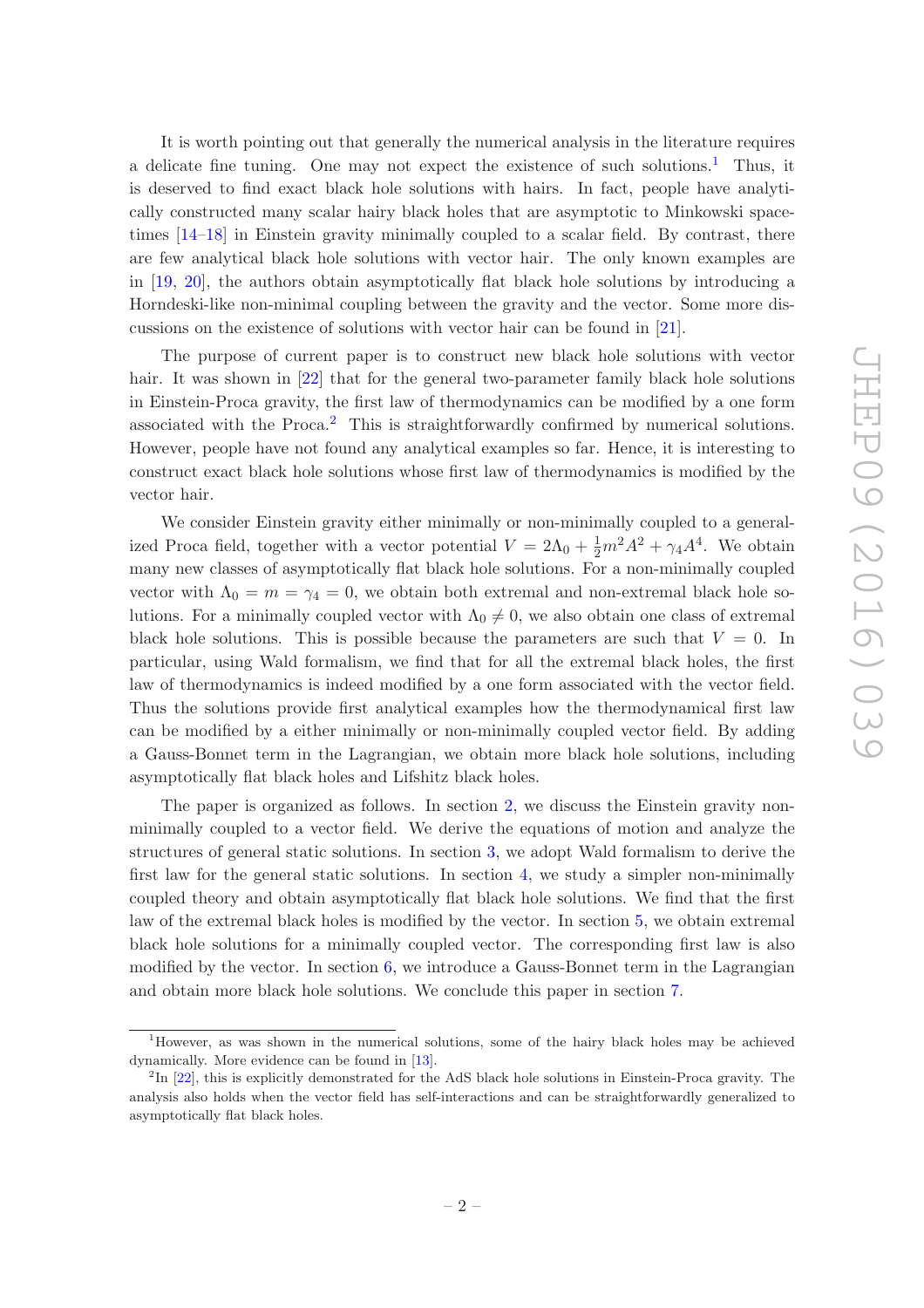# <span id="page-3-1"></span><span id="page-3-0"></span>2 Einstein-Vector gravity

# 2.1 Eoms and emerging gauge symmetry

We consider Einstein gravity non-minimally coupled to a vector field, together with a generic vector potential (By "vector potential", I mean the potential term  $V$  in the Lagrangian. It should not be confused with the vector field  $A_\mu$ ). The Lagrangian density is given by

<span id="page-3-4"></span>
$$
\mathcal{L} = R - \beta A^2 R - \frac{1}{4} F^2 - V(\psi) \,, \tag{2.1}
$$

where  $F = dA$ ,  $\psi \equiv A_{\mu}A^{\mu}$  and  $\beta$  is a constant characterizing the coupling strength between the vector and the curvature. Note that the effective Newton's constant now becomes space-time dependent. It is inversely proportional to

$$
\kappa(A) = 1 - \beta A^2. \tag{2.2}
$$

To avoid ghost-like graviton mode, we shall require  $\kappa(A)$  being positive definite throughout this paper. The covariant equations of motions are

<span id="page-3-2"></span>
$$
G_{\mu\nu} = T_{\mu\nu}^{(\text{min})} + T_{\mu\nu}^{(\text{non})}, \qquad \nabla_{\mu} F^{\mu\nu} = 2A^{\nu} \left( \beta R + \frac{dV}{d\psi} \right), \tag{2.3}
$$

where  $G_{\mu\nu} = R_{\mu\nu} - \frac{1}{2} R g_{\mu\nu}$  is the Einstein tensor. The energy-momentum tensors are given by

$$
T_{\mu\nu}^{(\min)} = \frac{1}{2} \left( F_{\mu\nu}^2 - \frac{1}{4} g_{\mu\nu} F^2 \right) + \left( \frac{dV}{d\psi} A_{\mu} A_{\nu} - \frac{1}{2} g_{\mu\nu} V(\psi) \right),
$$
  
\n
$$
T_{\mu\nu}^{(\text{non})} = \beta \left( A^2 G_{\mu\nu} + (g_{\mu\nu} \Box - \nabla_{\mu} \nabla_{\nu}) A^2 + R A_{\mu} A_{\nu} \right).
$$
\n(2.4)

In this paper, we consider the vector potential of the type

<span id="page-3-5"></span><span id="page-3-3"></span>
$$
V = 2\Lambda_0 + \frac{1}{2}m^2A^2 + \gamma_4A^4.
$$
 (2.5)

The general theory is characterized by four independent parameters  $(\beta, \Lambda_0, m^2, \gamma_4)$ . The most simple solutions of the theory are given by

$$
G_{\mu\nu} = -\Lambda_0 g_{\mu\nu}, \qquad A = 0. \tag{2.6}
$$

It is clear that depending on the sign of the bare cosmological constant, the maximally symmetric vacuum is AdS ( $\Lambda_0 < 0$ ), Minkowski ( $\Lambda_0 = 0$ ) or dS ( $\Lambda_0 > 0$ ) space-times, respectively. Linearizing the equations of motion around the vacuum, we find that the linear fluctuations of the equations are described by a massless graviton and a Proca with an effective mass

$$
m_{\text{eff}}^2 = m^2 + \frac{4n}{n-2} \beta \Lambda_0 \,, \tag{2.7}
$$

where  $n$  denotes the space-time dimension. Note that the effective Proca mass can be generated in the vacuum in the presence of a non-minimal coupling even if the bare mass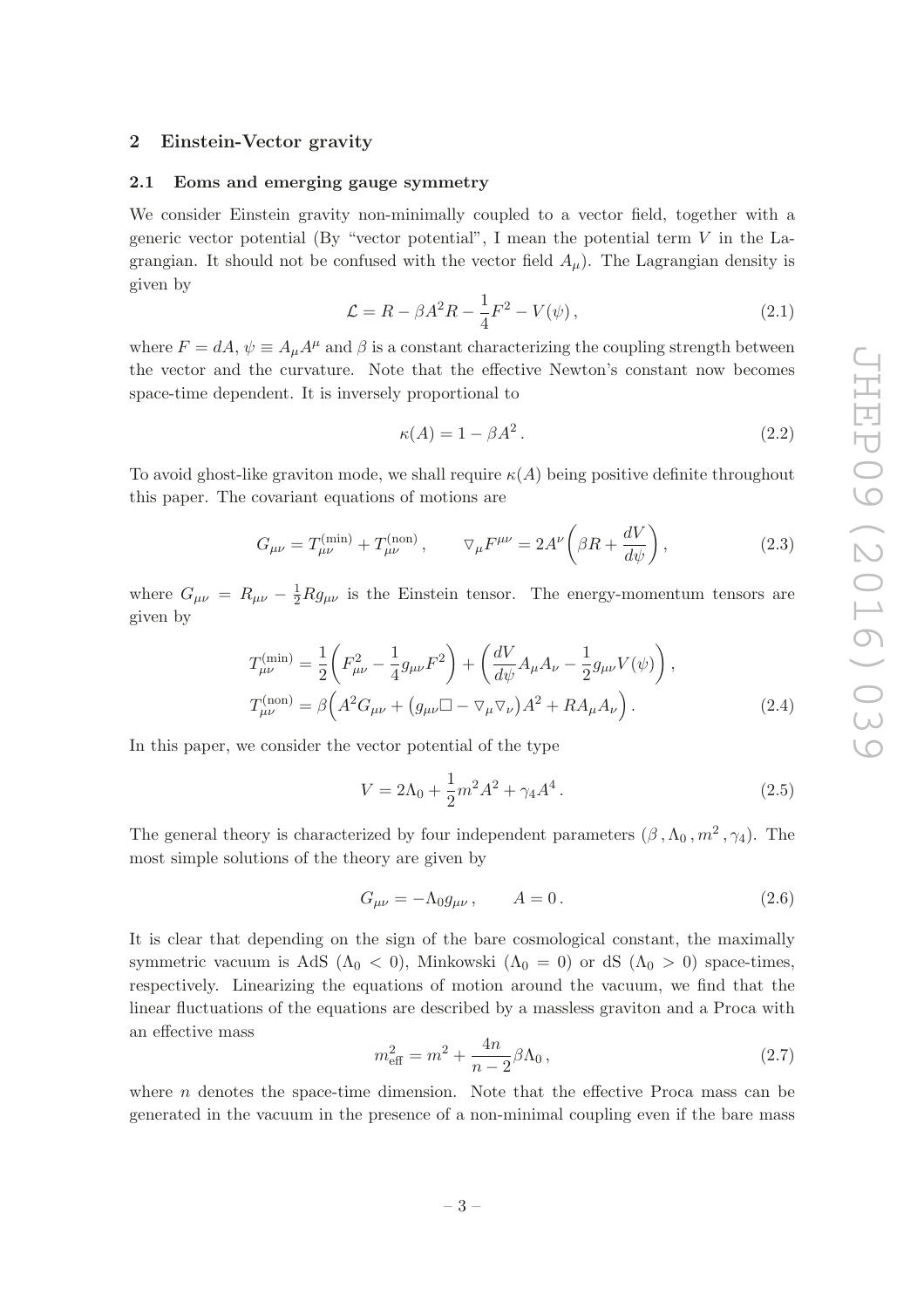vanishes. The U(1) gauge symmetry can emerge at the linear level when the parameters are such that the effective Proca mass vanishes  $m_{\text{eff}}^2 = 0$ . In this case, the vector field becomes simply a Maxwell field at the linear level.

Depending on the values of the parameters  $(\beta, \Lambda_0, m^2, \gamma_4)$ , there exist different theories, describing a either minimally or non-minimally coupled vector. In this paper, we are interested in two special cases. The first case is a non-minimally coupled vector, described by

<span id="page-4-2"></span>
$$
\mathcal{L} = R - \beta A^2 R - \frac{1}{4} F^2. \qquad (2.8)
$$

This corresponds to a vanishing vector potential with  $\Lambda_0 = m^2 = \gamma_4 = 0$ . The maximally symmetric vacuum is the Minkowski space-time. The gauge symmetry is restored at the linear level in any Ricci-flat metric, including the Minkowski vacuum, Schwarzschild and Kerr black holes. Interestingly, we find that the theory also admits the solutions of Minkowski space-times with a constant vector

<span id="page-4-1"></span>
$$
ds^{2} = -dt^{2} + dr^{2} + r^{2}d\Omega_{n-2}^{2}, \qquad A = q_{1}dt, \qquad (2.9)
$$

where  $d\Omega_{n-2}^2$  denotes the metric of unit  $(n-2)$ -sphere. Note that the solutions  $(2.9)$ have broken the Lorentz symmetry because the vector field, unlike the Maxwell field, is as physical as the field strength. As will be shown later, this plays an important role in deriving the thermodynamical first law of asymptotically flat black hole solutions. Note that we obtain both extremal and non-extremal black hole solutions in section [4.](#page-10-0)

The second case we consider is

<span id="page-4-3"></span>
$$
\mathcal{L} = R - 2\Lambda_0 - \frac{1}{4}F^2 - \frac{1}{2}m^2A^2 - \gamma_4A^4, \qquad (2.10)
$$

which describes a minimally coupled vector with self-interactions. With a non-vanishing bare mass  $m \neq 0$ , the gauge symmetry is broken and cannot be restored in any background space-time. For  $m = 0$ , the gauge symmetry can be restored at the linear level in any Einstein metric with the cosmological constant  $\Lambda_0$ . For the theory with  $\Lambda_0 \neq 0$ , the maximally symmetric vacuum is  $(A)dS$  space-times. However, the theory also admits the solutions [\(2.9\)](#page-4-1) when the parameters are such that the vector potential  $V = 0$ . This is also true when the vector contains higher order self-interactions. Substituting the solutions [\(2.9\)](#page-4-1) into the equations of motion, we find

<span id="page-4-4"></span>
$$
m^2 = \frac{8\Lambda_0}{q_1^2} \,, \qquad \gamma_4 = \frac{2\Lambda_0}{q_1^4} \,. \tag{2.11}
$$

It is straightforward to verify that the vector potential indeed vanishes. Note that under the constraint, we obtain one class of asymptotically flat black holes in section [5.](#page-14-0)

# <span id="page-4-0"></span>2.2 The structure of general static solutions

In this paper, we focus on discussing the static solutions with spherical/toric/hyperbolic isometries. The most general ansatz is given by

<span id="page-4-5"></span>
$$
ds^{2} = -h(r)dt^{2} + \frac{dr^{2}}{f(r)} + r^{2}d\Omega_{n-2,k}^{2}, \qquad A = A_{t}(r)dt, \qquad (2.12)
$$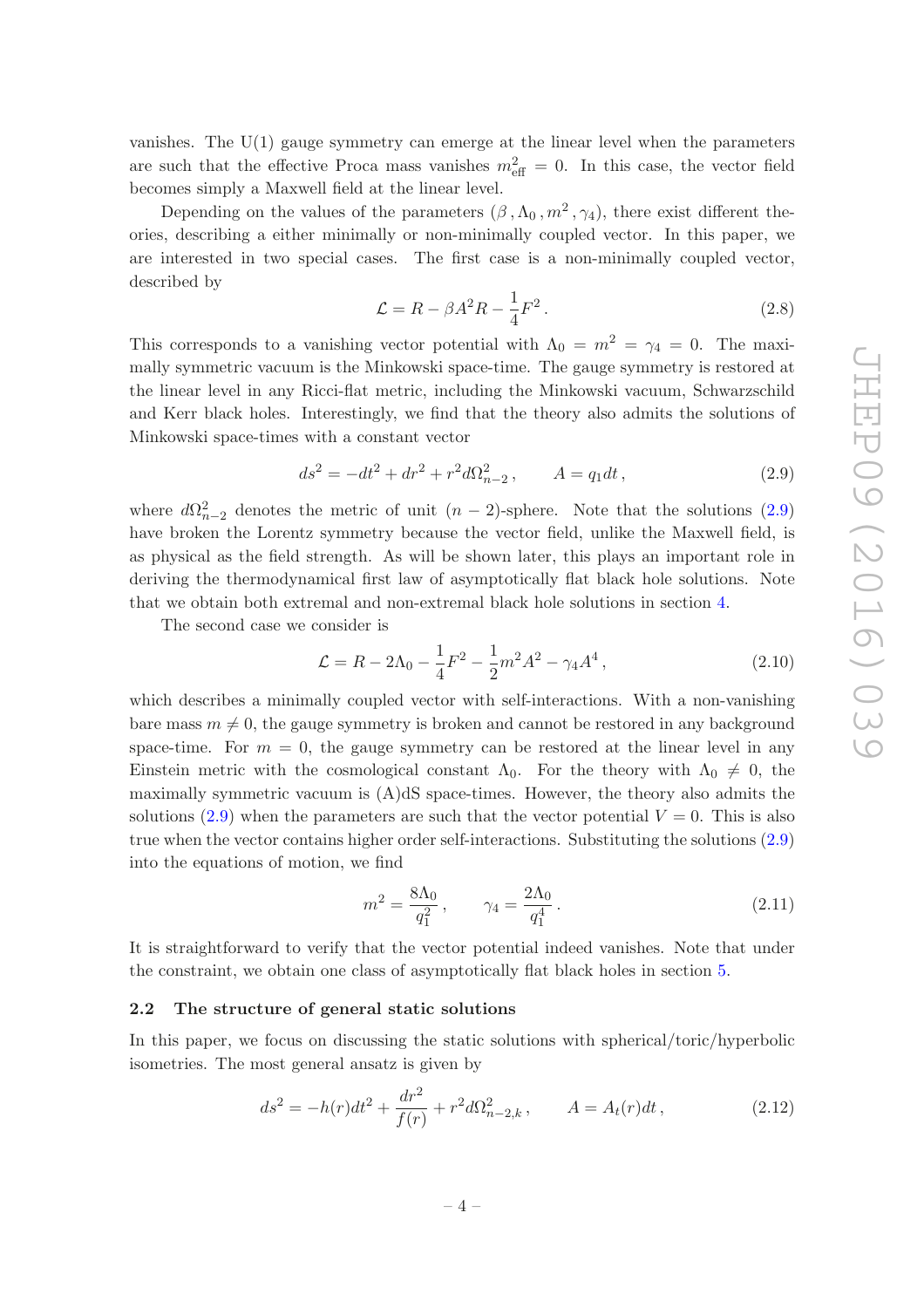where  $d\Omega_{n-2,k}^2$  denotes the metric of the  $(n-2)$  dimensional space with constant curvature  $k = 0, \pm 1$ . We do not expect to find the general solutions of the equations of motion  $(2.3)$ – $(2.4)$ . Nevertheless, the properties of the general static solutions can be discussed by developing Taylor series at asymptotic infinity and in the near horizon region. For later convenience, we focus on discussing the solutions that are asymptotic to Minkowski space-times in the following.<sup>[3](#page-5-0)</sup>

In the near horizon region, the metric functions and the vector can be expanded as

<span id="page-5-2"></span>
$$
h = h_1(r - r_0) + h_2(r - r_0)^2 + h_3(r - r_0)^3 + \cdots,
$$
  
\n
$$
f = f_1(r - r_0) + f_2(r - r_0)^2 + f_3(r - r_0)^3 + \cdots,
$$
  
\n
$$
A_t = a_1(r - r_0) + a_2(r - r_0)^2 + a_3(r - r_0)^3 + \cdots.
$$
\n(2.13)

Note that the finite norm condition of the vector requires  $A_t$  vanishes in the near horizon limit. Substituting the expansions into the equations of motion, we find that there are three independent parameters in the near horizon region which we may take to be  $(r_0, a_1, h_1)$ . All the rest coefficients can be solved in terms of these three parameters. Note that  $h_1$  is a trivial parameter, which is associated with the scaling symmetry of the time coordinate. Thus the near horizon solutions are characterized by two non-trivial parameters  $(r_0, a_1)$ .

At asymptotical infinity, the structure of the general static solutions strongly depends on the parameters of the vector potential. We shall consider the two special examples, corresponding to the Lagrangian density  $(2.8)$  and  $(2.10)$ , respectively. For the theory described by [\(2.8\)](#page-4-2), we find that the asymptotic solutions contain either three independent parameters or only one independent parameter. Let us first discuss the three parameters case. To leading order, we find

<span id="page-5-1"></span>
$$
A_t = q_1 - \frac{q_2}{r^{n-3}} + \cdots, \qquad h = 1 - \frac{\mu}{r^{n-3}} + \cdots, \qquad f = 1 - \frac{\tilde{\mu}}{r^{n-3}} + \cdots, \qquad (2.14)
$$

where  $\tilde{\mu}$  is determined by

$$
\tilde{\mu} = \frac{(1 - \beta q_1^2)\mu + 4\beta q_1 q_2}{1 + \beta q_1^2} \,. \tag{2.15}
$$

It should be emphasized that the asymptotic solutions [\(2.14\)](#page-5-1) are obtained by solving the linearized equations of motion around the Minkowski space-times with a constant vec-tor [\(2.9\)](#page-4-1). The fall-off mode  $1/r^{n-3}$  in the metric functions is associated with the usually massless graviton mode. By plugging the expansions into the equations of motion, we find that there are three independent parameters at infinity which we may take to be  $(q_1, q_2, \mu)$ . All the rest higher order coefficients can be determined by these three parameters. However, the boundary conditions on the horizon provide an algebraic constraint for the three parameters at asymptotic infinity. Consequently, when integrating out to infinity we find that the three parameters at infinity are determined by functions of the two non-trivial parameters of the near horizon solutions, namely

$$
q_1 = q_1(r_0, a_1), \qquad q_2 = q_2(r_0, a_1), \qquad \mu = \mu(r_0, a_1). \tag{2.16}
$$

<span id="page-5-0"></span><sup>&</sup>lt;sup>3</sup>The structure of the general static solutions that are asymptotic to AdS space-times and the corresponding first law have been well studied in [\[22\]](#page-25-4).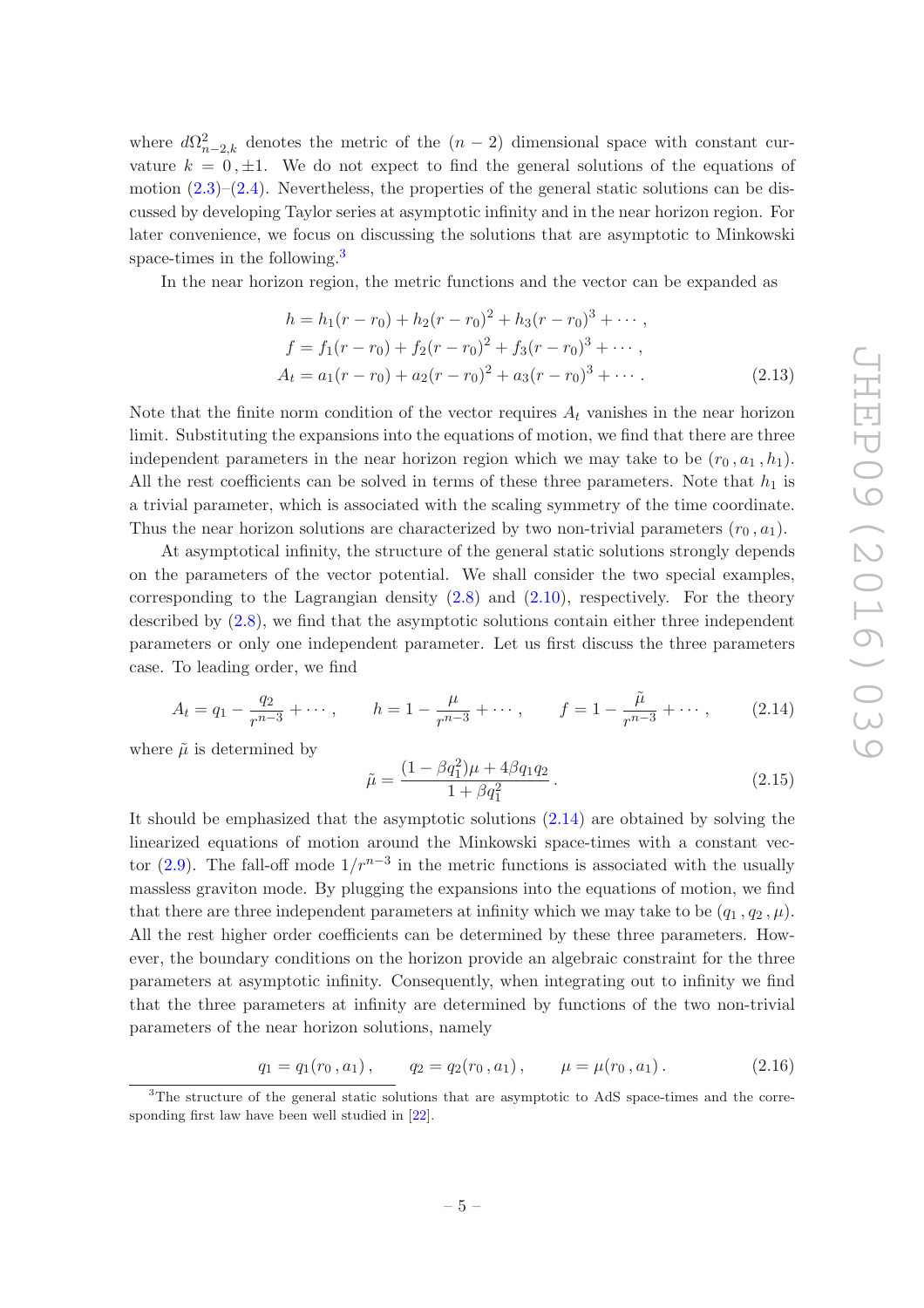Equivalently, we may take the parametric relations by saying

<span id="page-6-2"></span>
$$
q_2 = q_2(\mu, q_1). \tag{2.17}
$$

Thus the general static solutions are characterized by two independent parameters.

It turns out that there exists another class of solutions which contains only one independent parameter at infinity. To leading order, we find

$$
A_t = q_1 - \frac{q_2}{r^{\sigma}} + \dots, \qquad h = 1 - \frac{\mu}{r^{\sigma}} + \dots, \qquad f = 1 - \frac{\tilde{\mu}}{r^{\sigma}} + \dots, \qquad (2.18)
$$

where  $\sigma$  is a positive constant and  $\sigma \neq n-3$ . By substituting into the equations of motion, we find that

<span id="page-6-4"></span>
$$
q_2 = \frac{2\beta q_1 (n-1)(1+\beta q_1^2)\mu}{(2n-5)\beta q_1^2 - 1}, \qquad \tilde{\mu} = \frac{\sigma (1+3\beta q_1^2)\mu}{(2n-5)\beta q_1^2 - 1},
$$
\n(2.19)

and  $q_1$  has been fixed by a function<sup>[4](#page-6-1)</sup> of n and  $\beta$  (the detail is irrelevant in our discussion). It is clear that in this case there is only one independent parameter at asymptotic infinity which we may take to be  $\mu$ . In addition, the parametric relation [\(2.17\)](#page-6-2) has been fixed by solving the linearized equations of motion at asymptotic infinity. Hence, one may worry about the existence of this type solutions since it needs a delicate fine tuning of the parameters on the horizon. Interestingly, we do obtain the black hole solutions of this type with  $\sigma = (n-3)/2$  in section [4.1.](#page-10-1) The key point we shall emphasize here is that the unconventional fall-off mode  $1/r^{\sigma}$  in the metric functions signifies the existence of longitudinal graviton modes, which are excited by the background vector. The general analysis is presented in the appendix.

For the theory described by  $(2.10)$ , the existence of asymptotically flat solutions in general requires a vanishing bare cosmological constant. However, for non-vanishing  $\Lambda_0$ , the solutions can also exist provided the parametric relation [\(2.11\)](#page-4-4), together with lim<sub>r→∞</sub>  $A_t(r) = q_1$ . The asymptotic solutions are of the type [\(2.14\)](#page-5-1) with  $\tilde{\mu} = \mu$ ,  $q_2 = (\mu q_1)/2$ . For later convenience, we write the results in the following

<span id="page-6-3"></span>
$$
A_t = q_1 - \frac{\mu q_1}{2r^{n-3}} + \cdots, \qquad h = 1 - \frac{\mu}{r^{n-3}} + \cdots, \qquad f = 1 - \frac{\mu}{r^{n-3}} + \cdots. \tag{2.20}
$$

# <span id="page-6-0"></span>3 Wald formalism and the first law of thermodynamics

Wald formalism provides a systematic procedure for the derivation of first law of thermodynamics for a generic gravity theory. It was first developed by Wald in [\[23,](#page-25-5) [24\]](#page-25-6). Variation of the action with respect to the metric and the matter fields, one finds

$$
\delta\left(\sqrt{-g}\mathcal{L}\right) = \sqrt{-g}\left(E_{\phi}\delta\phi + \nabla_{\mu}J^{\mu}\right),\tag{3.1}
$$

where  $\phi$  collectively denotes the dynamical fields and  $E_{\phi} = 0$  are the equations of motion. For our gravity model  $(2.1)$ , the current  $J^{\mu}$  receives contributions from both the gravity

<span id="page-6-1"></span><sup>&</sup>lt;sup>4</sup>We find  $q_1^2 = C/D$ , where  $C = (1 - 4\beta)n + 4(\beta - 1) \pm 2\sqrt{(n-1)(2\beta + 1)(2\beta - 1)n - 2\beta + 3)}$  and  $D = \beta((8\beta - 5)n - 2(4\beta - 7)).$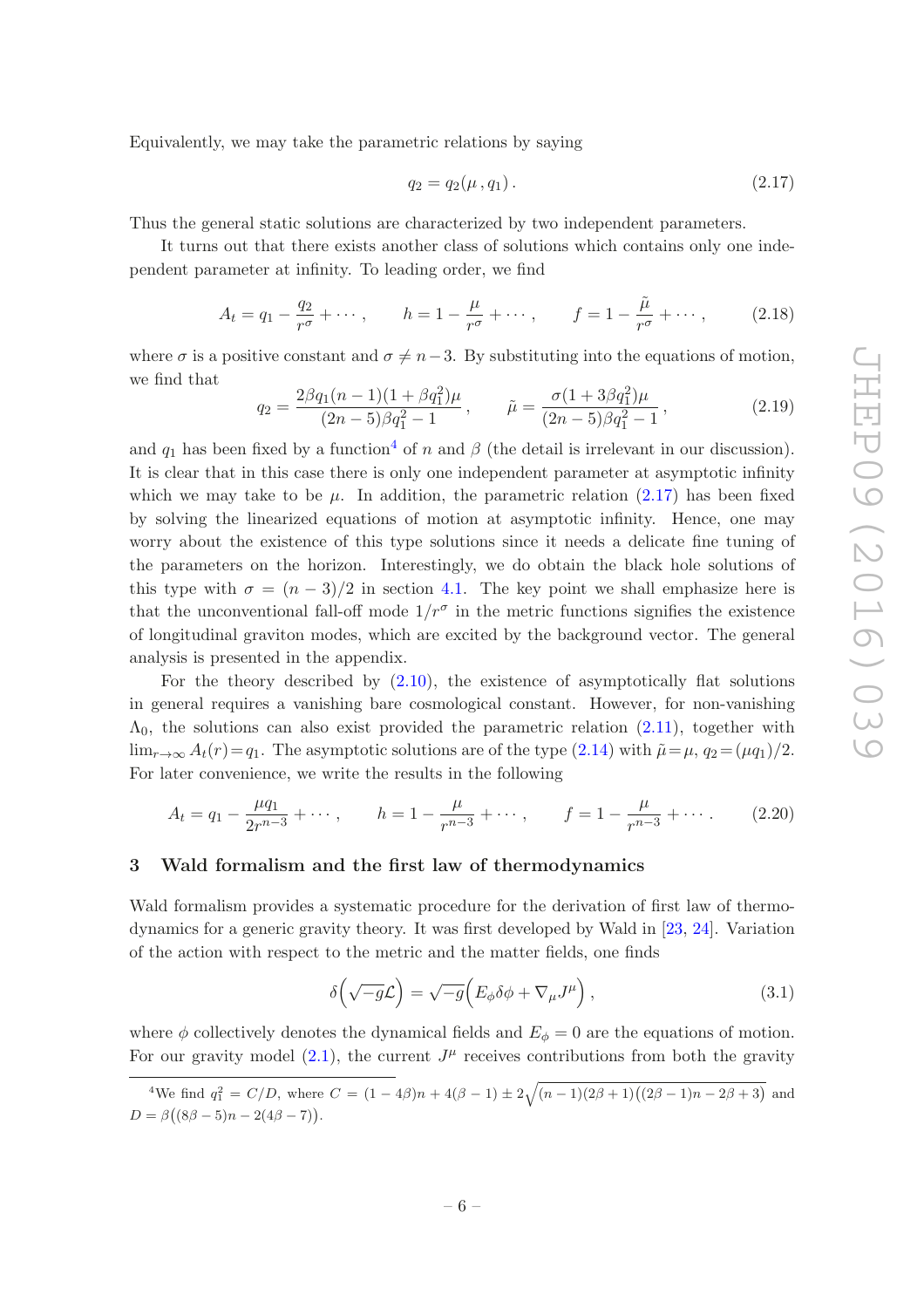and the vector. We find

$$
J^{\mu} = J^{\mu}_{(G)} + J^{\mu}_{(A)}, \qquad J^{\mu}_{(G)} = G^{\mu\nu\rho\sigma} \nabla_{\nu} \delta g_{\rho\sigma} ,
$$
  

$$
J^{\mu}_{(A)} = -F^{\mu\nu} \delta A_{\nu} + \beta G^{\mu\nu\rho\sigma} (\nabla_{\nu} A^2 - A^2 \nabla_{\nu}) \delta g_{\rho\sigma} ,
$$
 (3.2)

where  $G^{\mu\nu\rho\sigma}$  is the Wheeler-Dewitt metric, defined by

$$
G^{\mu\nu\rho\sigma} = \frac{1}{2} (g^{\mu\rho} g^{\nu\sigma} + g^{\mu\sigma} g^{\nu\rho}) - g^{\mu\nu} g^{\rho\sigma}.
$$
 (3.3)

Note that we have put the current associated with the non-minimally coupled term into the vector sector. For a given current  $J^{\mu}$ , one can define a current 1-form and its Hodge dual

$$
J_{(1)} = J_{\mu} dx^{\mu}, \qquad \Theta_{(n-1)} = *J_{(1)}.
$$
 (3.4)

When the variation is generated by an infinitesimal diffeomorphism  $\xi^{\mu} = \delta x^{\mu}$ , one can define an associated Noether current  $(n-1)$ -form as

$$
J_{(n-1)} = \Theta_{(n-1)} - i_{\xi} \cdot * \mathcal{L}, \qquad (3.5)
$$

where  $i_{\xi}$ · denotes the contraction of  $\xi$  with the first index of the *n*-form  $^*$  $\mathcal L$  it acted upon. It is easy to show that the Noether current  $J_{(n-1)}$  is closed once the equations of motion are satisfied, namely

$$
dJ_{(n-1)} = \text{e.o.m} \,,\tag{3.6}
$$

where e.o.m denotes the terms proportional to the equations of motion. Thus one can further define a charge  $(n-2)$ -form as

$$
J_{(n-1)} = dQ_{(n-2)}.
$$
\n(3.7)

It was shown in [\[23,](#page-25-5) [24\]](#page-25-6) that when  $\xi$  is a Killing vector, the variation of the Hamiltonian with respect to the integration constants of a specific solution is given by

$$
\delta H = \frac{1}{16\pi} \left[ \delta \int_{\mathcal{C}} J_{(n-1)} - \int_{\mathcal{C}} d(i_{\xi} \cdot \Theta_{(n-2)}) \right] = \frac{1}{16\pi} \int_{\Sigma_{n-2}} \left[ \delta Q_{(n-2)} - i_{\xi} \cdot \Theta_{(n-2)} \right]. \tag{3.8}
$$

where C is a Cauchy surface,  $\Sigma_{n-2}$  is its two boundaries, one on the horizon and the other at infinity. For our vector-tensor theory, the various quantities in the Wald formula can be straightforwardly derived. For the pure gravity, we have [\[24\]](#page-25-6)

$$
J_{(n-1)}^{(G)} = -2\varepsilon_{\mu c_1 \dots c_{n-1}} \nabla_{\nu} \left( \nabla^{[\mu} \xi^{\nu]} \right),
$$
  
\n
$$
Q_{(n-2)}^{(G)} = -\varepsilon_{\mu\nu c_1 \dots c_{n-2}} \nabla^{\mu} \xi^{\nu},
$$
  
\n
$$
i_{\xi} \cdot \Theta_{(n-1)}^{(G)} = \varepsilon_{\mu\nu c_1 \dots c_{n-2}} \xi^{\nu} \left( G^{\mu\lambda\rho\sigma} \nabla_{\lambda} \delta g_{\rho\sigma} \right).
$$
\n(3.9)

For the vector sector (with the non-minimally coupled term), we obtain

$$
J_{(n-1)}^{(A)} = 2\varepsilon_{\mu c_1 \cdots c_{n-1}} \nabla_{\nu} \left( -\frac{1}{2} F^{\mu \nu} A^{\sigma} \xi_{\sigma} + \beta \left( A^2 \nabla^{[\mu} \xi^{\nu]} + 2 \xi^{[\mu} \nabla^{\nu]} A^2 \right) \right),
$$
  
\n
$$
Q_{(n-2)}^{(A)} = \varepsilon_{\mu \nu c_1 \cdots c_{n-2}} \left( -\frac{1}{2} F^{\mu \nu} A^{\sigma} \xi_{\sigma} + \beta \left( A^2 \nabla^{\mu} \xi^{\nu} + 2 \xi^{\mu} \nabla^{\nu} A^2 \right) \right),
$$
  
\n
$$
i_{\xi} \cdot \Theta_{(n-1)}^{(A)} = \varepsilon_{\mu \nu c_1 \cdots c_{n-2}} \xi^{\nu} \left( -F^{\mu \nu} \delta A_{\nu} + \beta G^{\mu \nu \rho \sigma} \left( \nabla_{\nu} A^2 - A^2 \nabla_{\nu} \right) \delta g_{\rho \sigma} \right).
$$
 (3.10)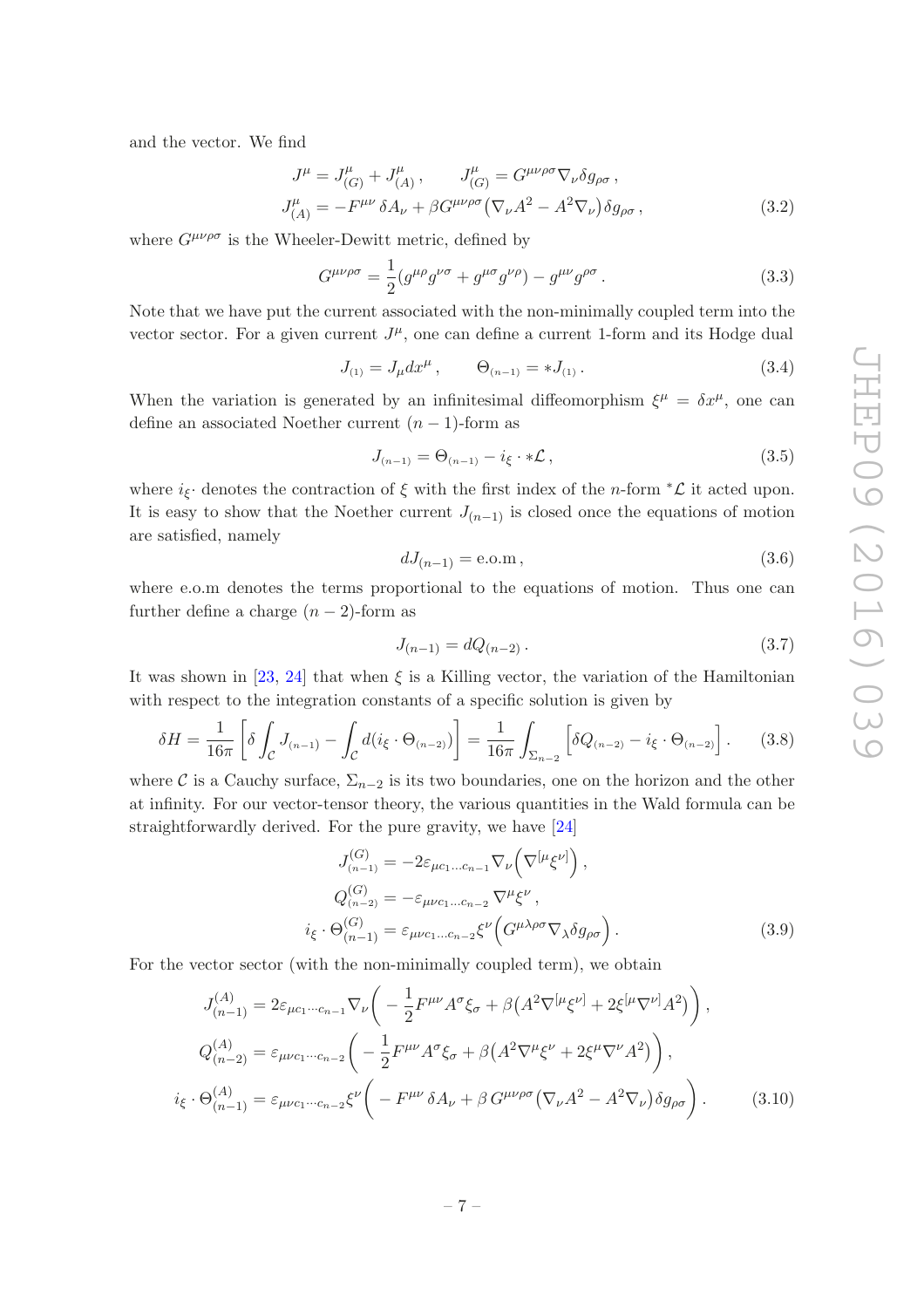Note that the Wald formula does not explicitly depend on the non-derivative terms of the Lagrangian. For  $\beta = 0$ , the various quantities have been given in [\[22](#page-25-4), [25,](#page-25-7) [26](#page-25-8)].

Now we evaluate  $\delta H$  for the general static solutions [\(2.12\)](#page-4-5). Let  $\xi = \partial/\partial t$ , we obtain

<span id="page-8-2"></span>
$$
\delta H = \delta H^{(G)} + \delta H^{(A)}
$$

$$
\delta H^{(G)} = \frac{\omega}{16\pi} r^{n-2} \sqrt{\frac{h}{f}} \left( -\frac{n-2}{r} \right) \delta f,
$$
(3.11)

and

$$
\delta H^{(A)} = \delta H^{(A)}_{(\text{min})} + \delta H^{(A)}_{(\text{non})},
$$
  
\n
$$
\delta H^{(A)}_{(\text{min})} = -\frac{\omega}{16\pi} r^{n-2} \sqrt{\frac{h}{f}} \left( \frac{f}{h} A_t \delta A'_t + \frac{1}{2} A_t A'_t \left( \frac{\delta f}{h} - \frac{f \delta h}{h^2} \right) \right),
$$
  
\n
$$
\delta H^{(A)}_{(\text{non})} = \frac{\beta \omega}{16\pi} r^{n-2} \sqrt{\frac{f}{h}} \left( \frac{6h'}{h} A_t \delta A_t - 4\delta (A_t A'_t) + A_t^2 \Delta(r) \right),
$$
  
\n
$$
\Delta(r) = \frac{2\delta h'}{h} + \left( \frac{4A'_t}{A_t} - \frac{5h'}{h} \right) \frac{\delta h}{h} + \left( \frac{h'}{h} - \frac{2A'_t}{A_t} - \frac{n-2}{r} \right) \frac{\delta f}{f}.
$$
 (3.12)

where  $\omega$  is the volume factor of the  $(n-2)$  dimensional space. By plugging the near horizon solutions [\(2.13\)](#page-5-2) into the Wald formula, it is easy to verify that

<span id="page-8-3"></span>
$$
\delta H_+ = T \delta S \,,\tag{3.13}
$$

is satisfied on the horizon. Here the temperature and entropy are given by

$$
T = \frac{1}{4\pi} \sqrt{h'(r_0)f'(r_0)}, \qquad S = \frac{1}{4}\omega r_0^{n-2} \left(1 + \beta \frac{A_t^2(r_0)}{h(r_0)}\right). \tag{3.14}
$$

Note that the entropy is simply one quarter of the horizon area for non-extremal solutions whilst for extremal solutions the entropy is given by

$$
S_{\text{ext}} = \frac{1}{4} \omega r_0^{n-2} \left( 1 + 2\beta \frac{A_t'^2(r_0)}{h''(r_0)} \right). \tag{3.15}
$$

Evaluating  $\delta H$  at both infinity and on the event horizon yields

$$
\delta H_{\infty} = \delta H_{+} \,. \tag{3.16}
$$

Thus the thermodynamical first law is simply

<span id="page-8-1"></span><span id="page-8-0"></span>
$$
\delta H_{\infty} = T \delta S. \tag{3.17}
$$

Now we derive the thermodynamical first law for the general two-parameter family black hole solutions of the theories described by the Lagrangian density  $(2.8)$  and  $(2.10)$  respectively. Substituting the asymptotic solutions [\(2.14\)](#page-5-1) into the Wald formula, we obtain

$$
\delta H_{\infty} = \delta M - \frac{\omega}{16\pi} \left( (n - 3 - 4\beta) q_1 \delta q_2 + \frac{4\beta ((2n - 5)\beta q_1^2 - 1)}{1 + \beta q_1^2} q_2 \delta q_1 \right) + \frac{\beta \omega}{16\pi} \left( (n - 4) q_1^2 \delta \mu + \frac{2q_1 (3\beta q_1^2 (n - 3) + n - 5)}{1 + \beta q_1^2} \mu \delta q_1 \right),
$$
(3.18)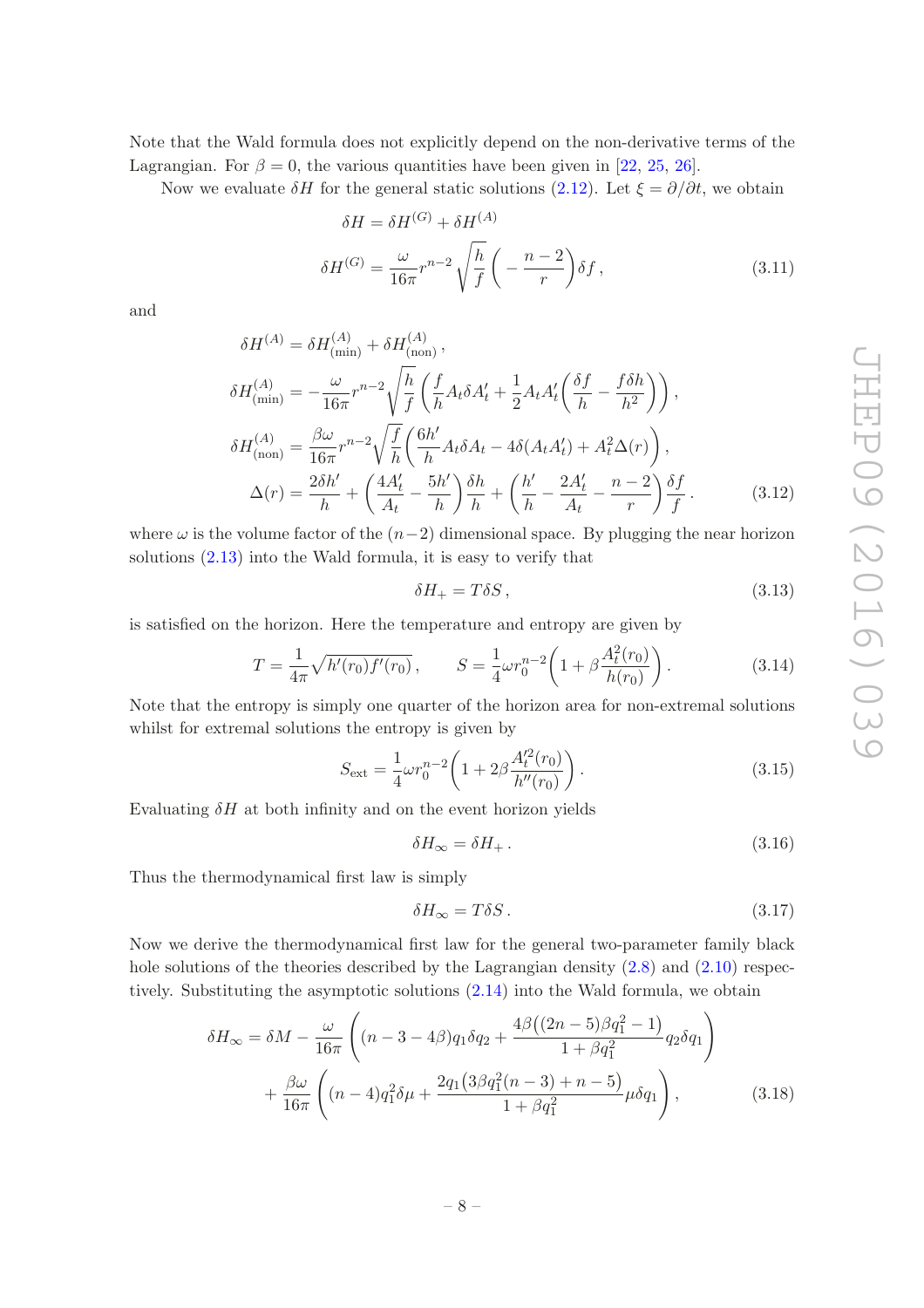where  $M$  is defined by

$$
M \equiv \frac{(n-2)\omega}{16\pi} \mu \,. \tag{3.19}
$$

Note that M is the ADM mass for Einstein gravity minimally coupled to matter fields. However, this is in general not true for non-minimally coupled theories. Nevertheless, we still refer to the quantity  $M$  as "mass", or more strictly "thermodynamic mass" [\[27,](#page-25-9) [28](#page-25-10)]. The non-integrability of  $\delta H_{\infty}$  in [\(3.18\)](#page-8-0) may be interpreted as that the solution has no well defined mass. Yet, we prefer the viewpoint proposed in [\[27,](#page-25-9) [28](#page-25-10)] that it is more instructive to interpret the relation [\(3.18\)](#page-8-0) as providing a definition of the "thermodynamic mass". Note that the last bracket term in the equation [\(3.18\)](#page-8-0) implies that the vector forms thermodynamic conjugates with the massless graviton mode in the presence of nonminimal coupling. A similar phenomenon was first observed in Gauss-Bonnet gravity nonminimally coupled to a scalar for some critical coupling constants [\[29](#page-25-11)]. For vanishing  $β$ , the equation [\(3.18\)](#page-8-0) reduces to the standard result of Einstein-Maxwell theories. Owing to [\(3.17\)](#page-8-1), the thermodynamical first law for the general static solutions can be expressed as

$$
dM = TdS + \frac{\omega}{16\pi} \left( (n - 3 - 4\beta) q_1 dq_2 + \frac{4\beta ((2n - 5)\beta q_1^2 - 1)}{1 + \beta q_1^2} q_2 dq_1 \right) - \frac{\beta \omega}{16\pi} \left( (n - 4) q_1^2 d\mu + \frac{2q_1 (3\beta q_1^2 (n - 3) + n - 5)}{1 + \beta q_1^2} \mu dq_1 \right).
$$
(3.20)

For the asymptotic solutions  $(2.20)$  of the theory  $(2.10)$ , we obtain

<span id="page-9-0"></span>
$$
\delta H_{\infty} = \delta M - \frac{(n-3)\omega}{32\pi} \left( q_1^2 \delta \mu + \frac{1}{2} \mu \delta(q_1^2) \right). \tag{3.21}
$$

It is interesting to note that the vector also forms thermodynamic conjugates with the graviton mode even if the non-minimal coupling term has been turned off. The corresponding first law can be written as

<span id="page-9-1"></span>
$$
dM = TdS + \frac{(n-3)\omega}{32\pi} \left( q_1^2 d\mu + \frac{1}{2}\mu d(q_1^2) \right).
$$
 (3.22)

In the following sections, we will also consider the solutions with electric charges of a Maxwell field  $\mathcal{L}_{\mathcal{A}} = -\frac{1}{4}\mathcal{F}^2$ , where  $\mathcal{F} = d\mathcal{A}$ . The first law becomes

$$
dM = TdS + \Phi_e dQ_e + K(dq_1, dq_2, d\mu), \qquad (3.23)
$$

where  $K(dq_1, dq_2, d\mu)$  collectively denotes the one form associated with the vector in [\(3.20\)](#page-9-0) and  $(3.22)$ ;  $Q_e$  and  $\Phi_e$  are the total electric charge and the conjugate potential defined by

<span id="page-9-2"></span>
$$
Q_e = \frac{1}{16\pi} \int_{\Sigma_{n-2}} \mathbf{F} \mathbf{F}, \qquad \Phi_e = \mathcal{A}_t(\infty) - \mathcal{A}_t(r_0). \tag{3.24}
$$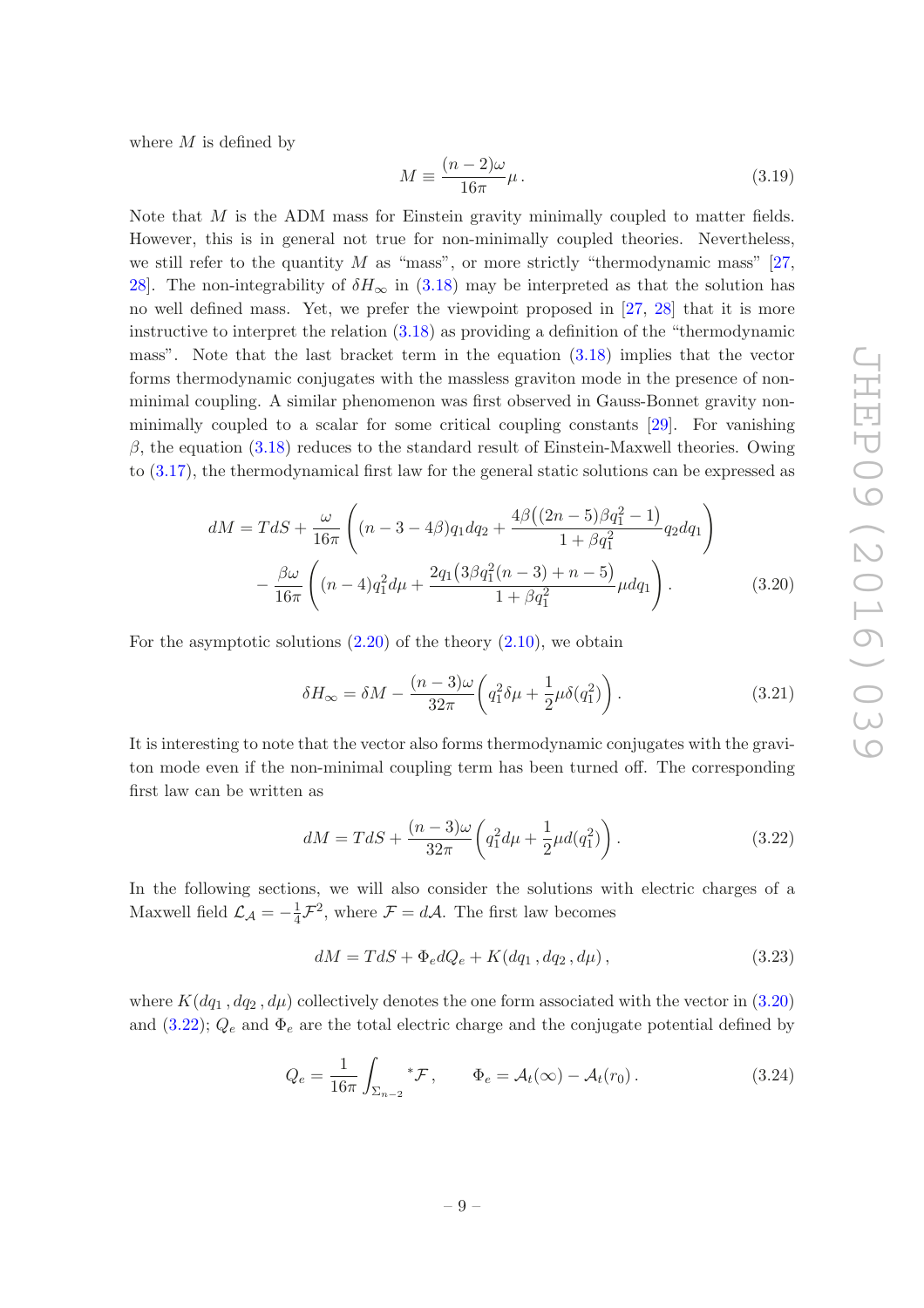# <span id="page-10-0"></span>4 With a non-minimally coupled vector field

In this section, we study the non-minimally coupled theory, described by  $(2.8)$ . We obtain both non-extremal and extremal black hole solutions that are asymptotical to Minkowski space-times. The extremal solutions can be generalized to include electric charges. We will also study a more general non-minimally coupled theory and obtain extremal black hole solutions.

# <span id="page-10-1"></span>4.1 Non-extremal black holes

There exists one class of non-extremal black hole solutions in general dimensions for the non-minimal coupling constant  $\beta = (n-3)/(2(n-1))$ . The solutions read

<span id="page-10-2"></span>
$$
ds^{2} = -fdt^{2} + \frac{dr^{2}}{f} + r^{2}d\Omega_{n-2}^{2},
$$
  

$$
A = \sqrt{\frac{2(n-1)}{(n-3)}}fdt, \quad f = 1 - \frac{q^{\frac{n-3}{2}}}{r^{\frac{n-3}{2}}},
$$
(4.1)

where  $d\Omega_{n-2}^2$  denotes the metric of  $(n-2)$  dimensional sphere with unit radius. Note that the solutions also exactly solve the linearized equations of motion around the Minkowski space-time with a constant vector  $(2.9)$ . It is easy to verify that the parametric rela-tions [\(2.19\)](#page-6-4) are indeed satisfied. Evaluating  $\delta H_{\infty}$  yields

$$
\delta H_{\infty} = \frac{(n-2)(n-3)\omega}{32\pi} q^{n-4} \delta q \,. \tag{4.2}
$$

The black hole mass can be defined by  $\delta M \equiv \delta H_{\infty}$ , giving rise to

$$
M = \frac{(n-2)\omega}{32\pi} q^{n-3}.
$$
\n(4.3)

The temperature and entropy are given by

$$
T = \frac{n-3}{8\pi q}, \qquad S = \frac{1}{4}\omega q^{n-2}.
$$
 (4.4)

It follows that the thermodynamical first law

$$
dM = TdS, \t\t(4.5)
$$

straightforwardly holds. In addition, the mass, temperature and entropy satisfy a Smarr relation

$$
M = \frac{n-2}{n-3}TS.\tag{4.6}
$$

It is worth pointing out that the solutions [\(4.1\)](#page-10-2) can be distinguished from the Schwarzschild black holes in the weak field limit in which the Newtonian concept of gravitational force is recovered. For example, in four dimension it has  $1/r^{3/2}$ -law rather than the usual  $1/r^2$ -law associated with the Schwarzschild black holes. However, this does not mean the Newtonian gravity is excluded in our theory. In fact, as mentioned in section [2,](#page-3-0) Schwarzschild black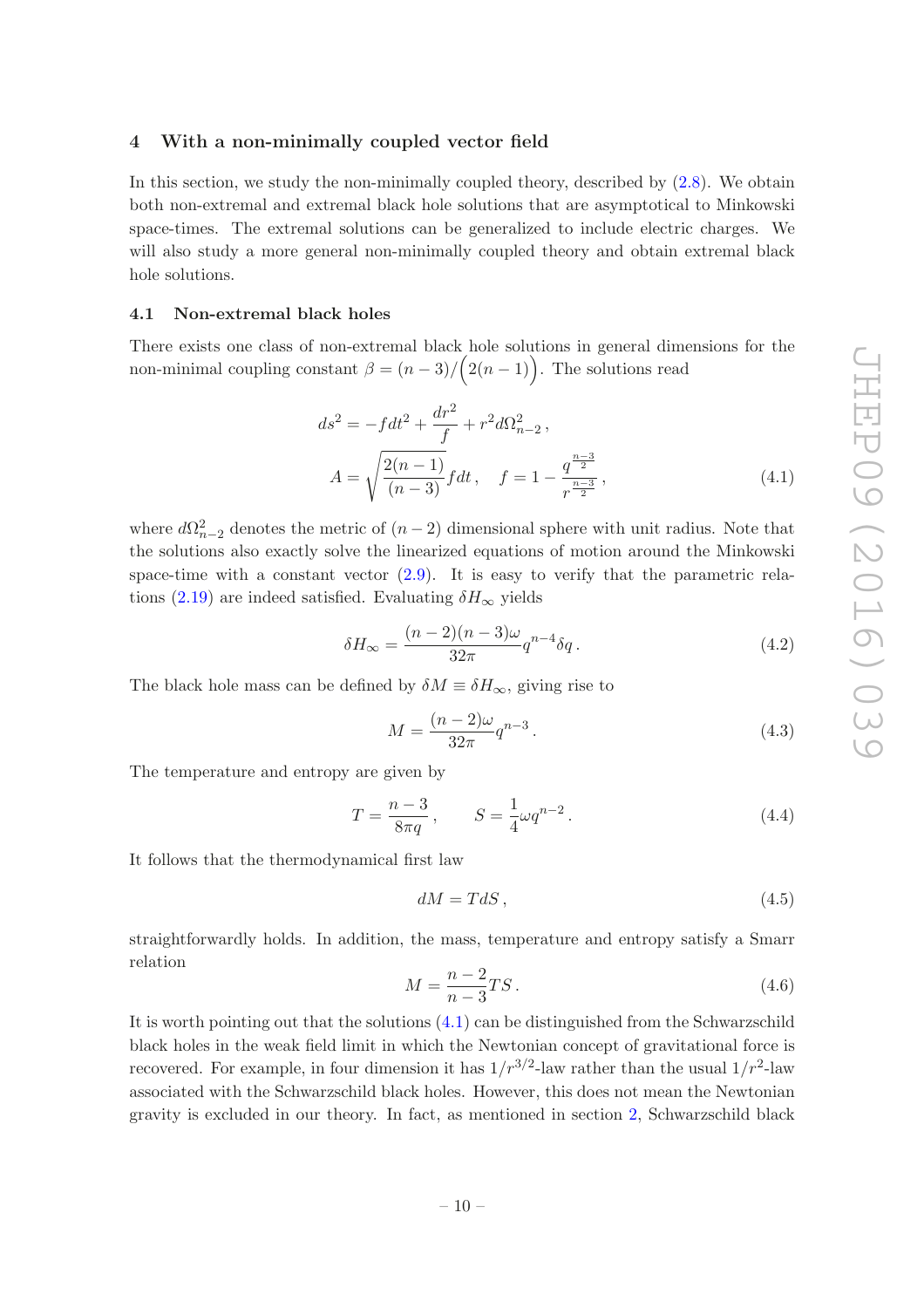holes are also the solutions of the theory. It is interesting that our theory now predicts the existence of new black holes with vector hair that have stronger gravitational force than the Schwarzschild black holes. The existence of such black holes provides a new candidate how the Newton's inverse-squared law can be modified and may be tested by observational data in the future.

### <span id="page-11-0"></span>4.2 Extremal black holes

The second class solution we find in the theory  $(2.8)$  is a extremal black hole, which is only valid in the  $n = 4$  dimension.

# 4.2.1 Neutral black holes

The black hole solution reads

<span id="page-11-1"></span>
$$
ds^{2} = -f dt^{2} + \frac{dr^{2}}{f} + r^{2} d\Omega_{2}^{2},
$$
  
\n
$$
A = \frac{2}{\sqrt{1 - 4\beta}} \sqrt{f} dt, \quad f = \left(1 - \frac{q}{r}\right)^{2}.
$$
\n(4.7)

Reality of the solution requires  $\beta < 1/4$ . Note that for  $\beta = 0$ , the solution becomes an extremal Reissner-Nordström (RN) black hole. For generic  $\beta$ , the solution also looks like an extremal RN black hole. In fact, the background is Ricci flat, namely  $R = 0$  and hence the gauge symmetry of the vector emerges at the linear level. However, asymptotically the vector field  $A_t(\infty)$  is a physical constant rather than a pure gauge. Consequently, the Lorentz symmetry of the space-time is breaking at asymptotic infinity. As emphasized earlier, this plays an important role in deriving the first law of thermodynamics. Thus the solution can be distinguished from the RN black hole via its global properties. This is also valid for other extremal black hole solutions in this paper.

The temperature vanishes and the entropy is given by

$$
S = \frac{\omega q^2}{4(1 - 4\beta)},\tag{4.8}
$$

which generally is no longer one quarter of the area of the horizon. Wald calculation shows  $\delta H_{\infty} = 0$ , which is consistent with above results. However, the thermodynamical first law is not trivially satisfied. According to the discussions of eq.  $(3.20)$ , the first law of extremal black holes reads

$$
dM = \frac{\omega}{16\pi} \left( (1 - 4\beta) q_1 dq_2 + \frac{4\beta (3\beta q_1^2 - 1)}{1 + \beta q_1^2} q_2 dq_1 - \frac{2\beta q_1 (3\beta q_1^2 - 1)}{1 + \beta q_1^2} \mu dq_1 \right). \tag{4.9}
$$

Note that the  $q_1^2 d\mu$  term in the general first law eq. [\(3.20\)](#page-9-0) is cancelled in the four dimension. Calculating the various quantities

$$
M = \frac{\omega q}{4\pi}, \qquad \mu = 2q, \qquad q_1 = \frac{2}{\sqrt{1 - 4\beta}}, \qquad q_2 = \frac{2q}{\sqrt{1 - 4\beta}}, \qquad (4.10)
$$

it is easy to verify that the above first law is indeed satisfied. The mass and the "vector charge" also satisfy a Smarr formula

$$
M = \frac{\omega}{16\pi} (1 - 4\beta) q_1 q_2.
$$
 (4.11)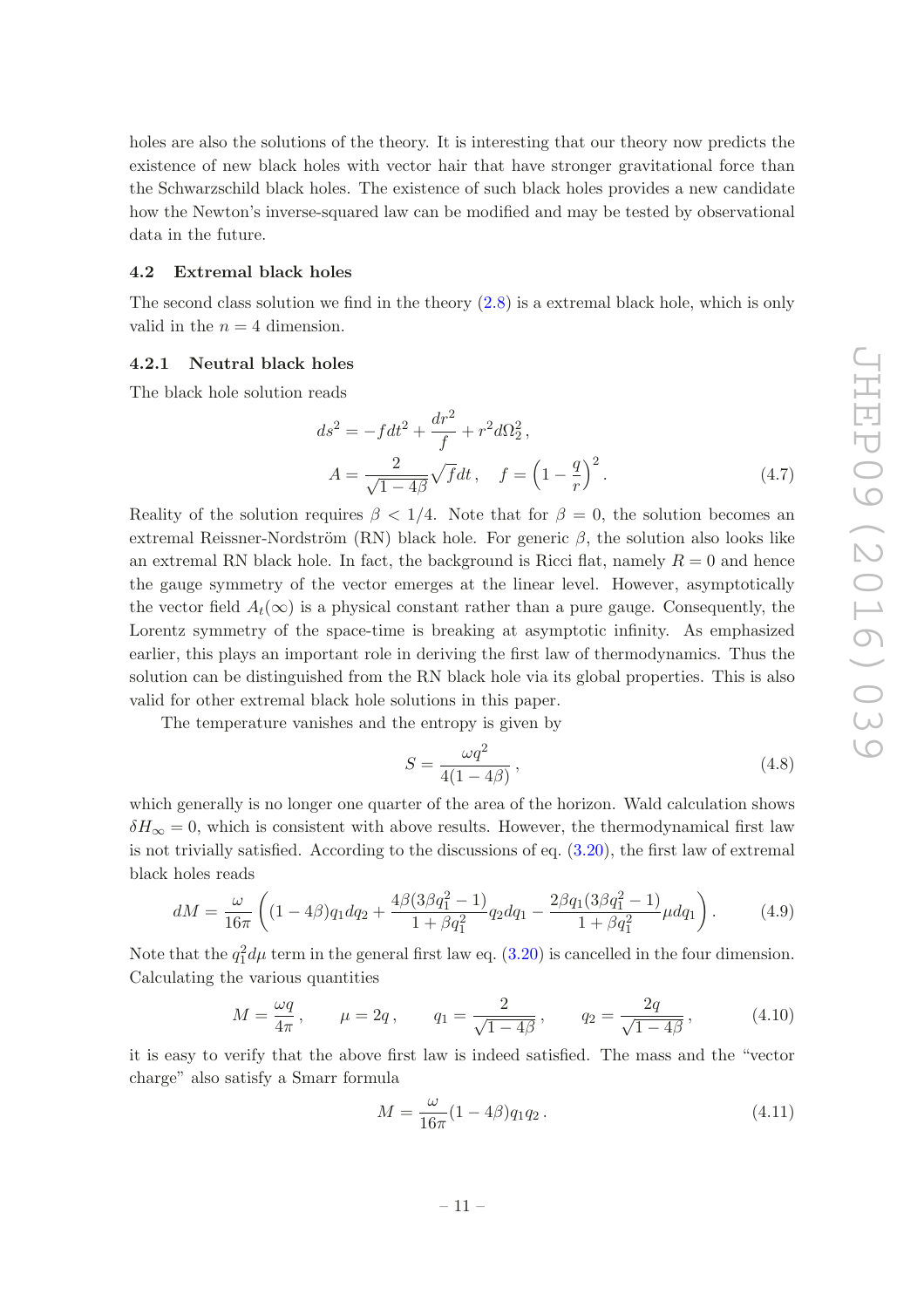# 4.2.2 Charged black holes

Notice that since  $q_1$  is not a free integration constant in the solution  $(4.7)$ , it may not be a sufficiently non-trivial example to test the first law  $(3.20)$ . To let  $q_1$  free, we introduce an additional Maxwell field whose Lagrangian density is given by  $\mathcal{L}_{\mathcal{A}} = -\frac{1}{4}\mathcal{F}^2$ , where  $\mathcal{F} = d\mathcal{A}$ . We find that above solution can be generalized to include electric charges. We obtain

$$
ds^{2} = -fdt^{2} + \frac{dr^{2}}{f} + r^{2}d\Omega_{2}^{2}, \qquad \mathcal{A} = -\frac{Q}{r}dt,
$$
  

$$
A = q_{1}\sqrt{f}dt, \qquad f = \left(1 - \frac{q}{r}\right)^{2}, \qquad (4.12)
$$

where the charge parameter is given by

$$
Q = q\sqrt{4 + q_1^2(2\beta - 1)}.
$$
\n(4.13)

Note that now  $q_1$  is indeed a free integration constant and the solution contains two independent parameters which we may take to be  $(q_1, q)$ . It is clear that the solution is still extremal  $T = 0$ . The entropy is given by

$$
S = \frac{1}{4}\omega q^2 (1 + \beta q_1^2). \tag{4.14}
$$

Various thermodynamic quantities can be computed as

$$
M = \frac{\omega q}{4\pi}, \qquad q_2 = q_1 q, \qquad \Phi_e = \sqrt{4 + q_1^2 (2\beta - 1)}, \qquad Q_e = \frac{\omega Q}{16\pi}.
$$
 (4.15)

It is straightforward to verify that the first law

<span id="page-12-1"></span>
$$
dM = \Phi_e dQ_e + \frac{\omega}{16\pi} \left( (1 - 4\beta) q_1 dq_2 + \frac{4\beta (3\beta q_1^2 - 1)}{1 + \beta q_1^2} q_2 dq_1 - \frac{2\beta q_1 (3\beta q_1^2 - 1)}{1 + \beta q_1^2} \mu dq_1 \right), \quad (4.16)
$$

and the Smarr formula

$$
M = \Phi_e Q_e + \frac{\omega}{16\pi} (1 - 4\beta) q_1 q_2 , \qquad (4.17)
$$

are satisfied. We remark that every term on the r.h.s. of  $(4.16)$  is non-vanishing because  $q_1$ is a free parameter. Thus, the charged solution provides a more non-trivial example than the neutral solution to test the first law of thermodynamics.

#### <span id="page-12-0"></span>4.3 More solutions for general non-minimal coupling function

Now we consider the theories with a generic non-minimal coupling function, described by

$$
\mathcal{L} = R - (-1)^{s+1} \beta A^{2s} R - \frac{1}{4} F^2, \qquad (4.18)
$$

where  $s = 1, 2, 3, \cdots$  is a positive integer. The theory [\(2.8\)](#page-4-2) is included as  $s = 1$  case. It turns out that we can obtain more extremal black hole solutions for generic s. We will also derive the first law of thermodynamics using Wald formalism. For the general static solutions [\(2.12\)](#page-4-5), the total variation of the Hamiltonian  $\delta H$  is still given by [\(3.11\)](#page-8-2) and [\(3.12\)](#page-8-3) but now the term associated with the non-minimal coupling is replaced by

$$
\delta H_{(\text{non})}^{(A)} = \frac{\beta \omega}{16\pi} r^{n-2} \sqrt{\frac{f}{h}} \frac{A_t^{2s-2}}{h^{-1}} \left( \frac{2s(2s+1)h'}{h} A_t \delta A_t - 4s(2s-1) A_t' \delta A_t - 4s A_t \delta A_t' + A_t^2 \Delta(r) \right),
$$
  

$$
\Delta(r) = \frac{2s\delta h'}{h} + \left( \frac{4sA_t'}{A_t} - \frac{(2s+3)h'}{h} \right) \frac{s\delta h}{h} + \left( \frac{sh'}{h} - \frac{2sA_t'}{A_t} - \frac{n-2}{r} \right) \frac{\delta f}{f}.
$$
 (4.19)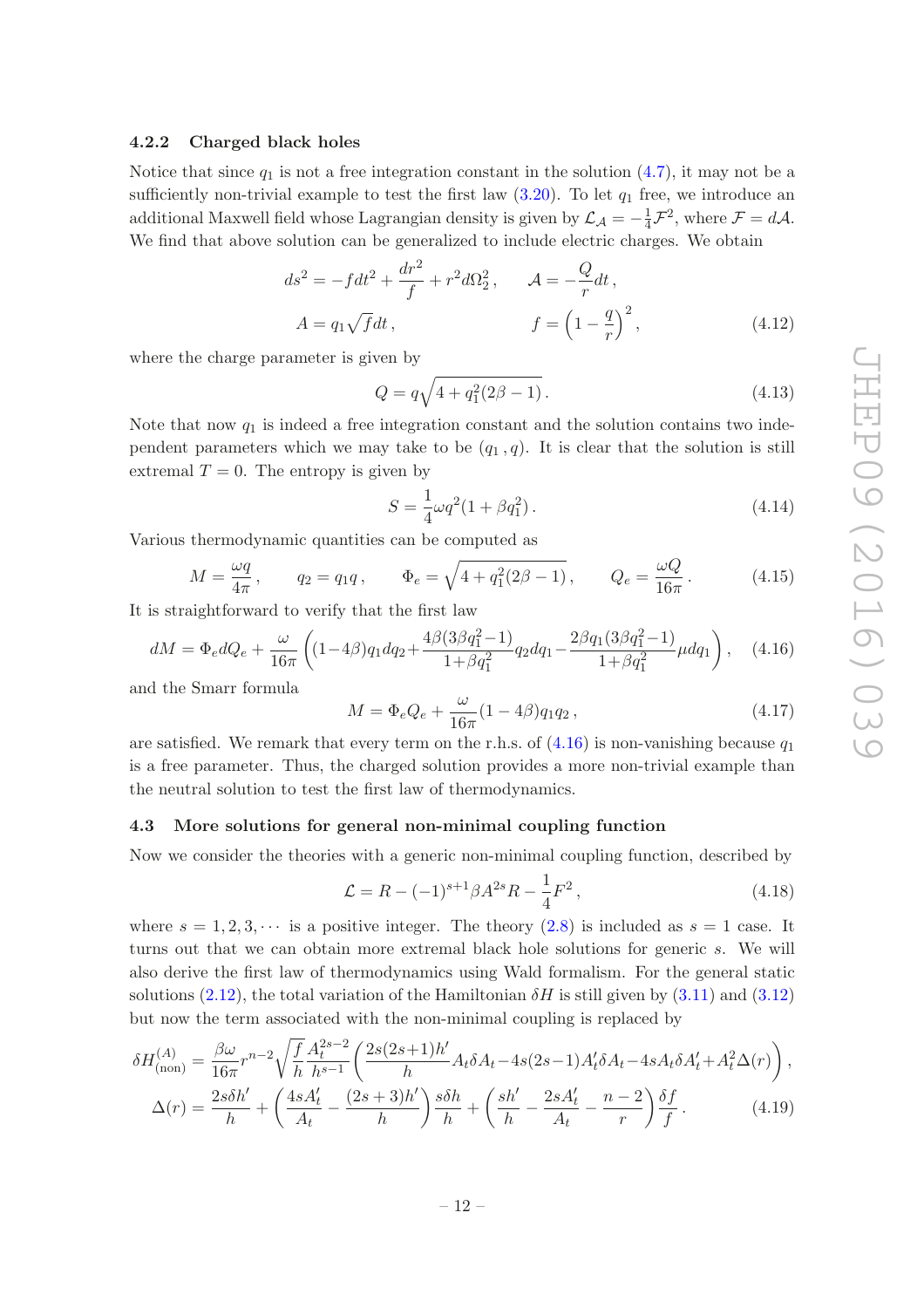# 4.3.1 Neutral black holes

In the  $n = 4$  dimension, we obtain an extremal black hole solution

$$
ds^{2} = -fdt^{2} + \frac{dr^{2}}{f} + r^{2}d\Omega_{2}^{2},
$$
  
\n
$$
A = q_{1}\sqrt{f}dt, \quad f = \left(1 - \frac{q}{r}\right)^{2},
$$
\n(4.20)

where  $q_1$  has been fixed by the non-minimal coupling constant

<span id="page-13-1"></span><span id="page-13-0"></span>
$$
4\beta q_1^{2s} - q_1^2 + 4 = 0.
$$
\n(4.21)

The temperature vanishes and the entropy is given by

<span id="page-13-2"></span>
$$
S = \frac{1}{4}\omega q^2 \left(1 + (-1)^{s+1}\beta q_1^2\right). \tag{4.22}
$$

Since the solution contains only one independent integration constant, we need first analyze the structure of the general two-parameter family black hole solutions and derive the first laws using Wald formalism. At asymptotic infinity, the vector and the metric functions behave as

$$
A_t = q_1 - \frac{q_2}{r} + \dots, \qquad h = 1 - \frac{\mu}{r} + \dots, \qquad f = 1 - \frac{\tilde{\mu}}{r} + \dots, \qquad (4.23)
$$

where

$$
\tilde{\mu} = \frac{\left(1 - (2s - 1)\beta q_1^{2s}\right)\mu + 4s\beta q_1^{2s - 1}q_2}{1 + \beta q_1^{2s}}.
$$
\n(4.24)

Plugging the expansions into the Wald formula, we obtain

$$
\delta H_{\infty} = \delta M - \frac{\omega}{16\pi} \left( (1 - 4s\beta q_1^{2s-2}) q_1 \delta q_2 + \frac{4s\beta q_1^{2s-2} \left( (2s+1)\beta q_1^{2s} - 2s + 1 \right)}{1 + \beta q_1^{2s}} q_2 \delta q_1 \right) - \frac{\beta \omega}{16\pi} \left( 2(s-1) q_1^{2s} \delta \mu - \frac{2s q_1^{2s-1} \left( (2s+1)\beta q_1^{2s} - 2s + 1 \right)}{1 + \beta q_1^{2s}} \mu \delta q_1 \right). \tag{4.25}
$$

Thus for extremal solutions, the thermodynamical first law should be

$$
dM = \frac{\omega}{16\pi} \left( (1 - 4s\beta q_1^{2s-2}) q_1 dq_2 + \frac{4s\beta q_1^{2s-2} ((2s+1)\beta q_1^{2s} - 2s + 1)}{1 + \beta q_1^{2s}} q_2 dq_1 \right) + \frac{\beta \omega}{16\pi} \left( 2(s-1)q_1^{2s} d\mu - \frac{2sq_1^{2s-1} ((2s+1)\beta q_1^{2s} - 2s + 1)}{1 + \beta q_1^{2s}} \mu dq_1 \right). \tag{4.26}
$$

Note that the  $q_1^{2s}d\mu$  term appears for  $s>1$  cases. The first law can be straightforwardly verified provided

$$
M = \frac{\omega q}{4\pi}, \qquad \mu = 2q, \qquad q_2 = q_1 q, \tag{4.27}
$$

together with the parametric relation [\(4.21\)](#page-13-0). The Smarr relation is given by

$$
M = \frac{\omega}{16\pi} (1 - 4\beta q_1^{2s-2}) q_1 q_2.
$$
 (4.28)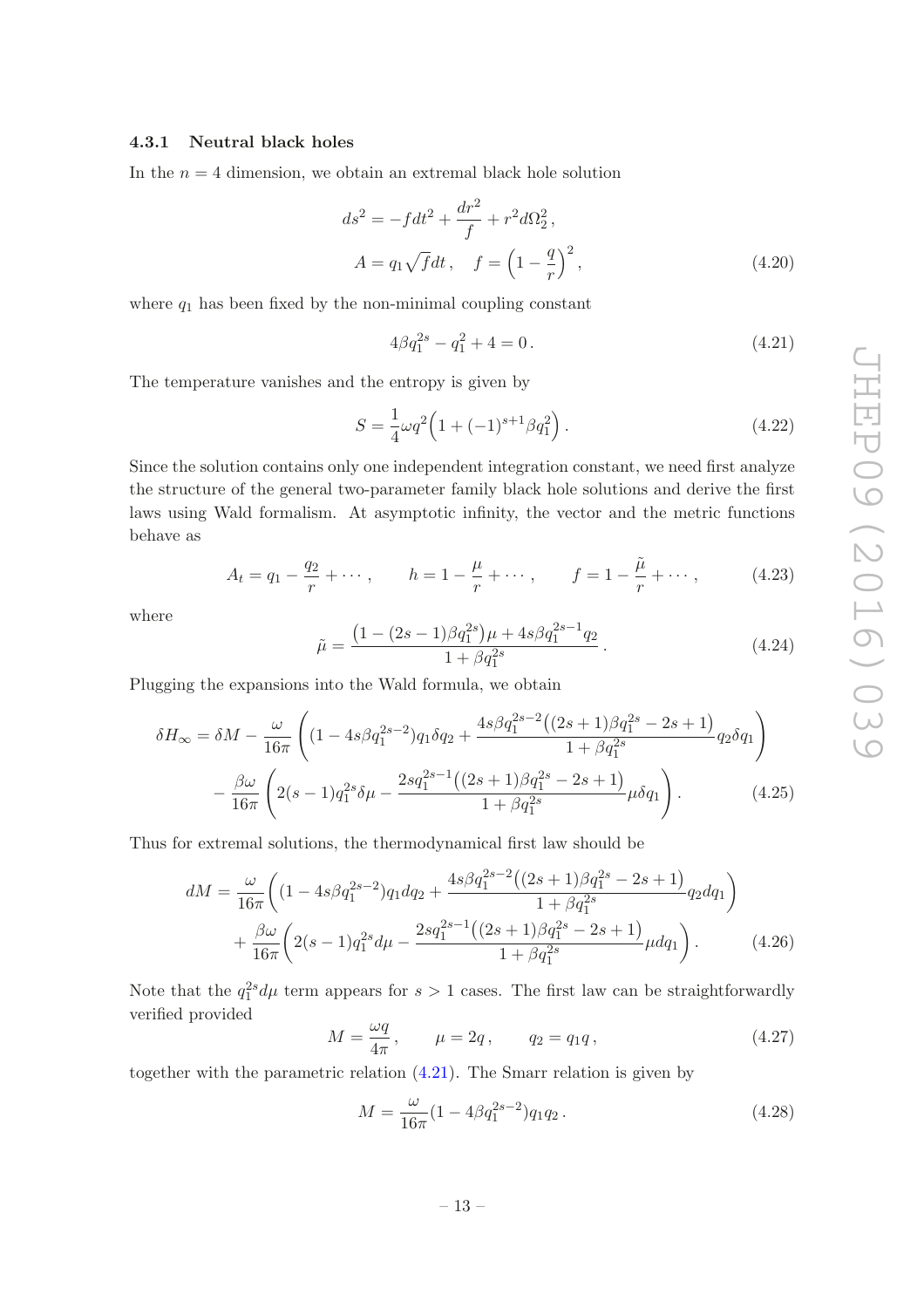# 4.3.2 Charged black holes

The solution [\(4.20\)](#page-13-1) can be generalized to include electric charges

$$
ds^{2} = -f dt^{2} + \frac{dr^{2}}{f} + r^{2} d\Omega_{2}^{2}, \quad \mathcal{A} = -\frac{Q}{r} dt
$$

$$
A = q_{1} \sqrt{f} dt, \qquad f = \left(1 - \frac{q}{r}\right)^{2}, \qquad (4.29)
$$

where the charge parameter is given by

$$
Q = q\sqrt{4(1 + \beta q_1^{2s}) - q_1^2}.
$$
\n(4.30)

Hence, the solution contains two independent integration constants. The temperature vanishes and the entropy is still given by  $(4.22)$ . By simple calculations, we obtain the various thermodynamic quantities

$$
M = \frac{\omega q}{4\pi}, \quad \mu = 2q, \quad q_2 = q_1 q, \quad \Phi_e = \sqrt{4(1 + \beta q_1^{2s}) - q_1^2}, \quad Q_e = \frac{\omega Q}{16\pi}.
$$
 (4.31)

It is easy to verify that the thermodynamical first law

$$
dM = \Phi_e dQ_e + \frac{\omega}{16\pi} \left( (1 - 4s\beta q_1^{2s-2}) q_1 dq_2 + \frac{4s\beta q_1^{2s-2} ((2s+1)\beta q_1^{2s} - 2s + 1)}{1 + \beta q_1^{2s}} q_2 dq_1 \right) + \frac{\beta \omega}{16\pi} \left( 2(s-1)q_1^{2s} d\mu - \frac{2sq_1^{2s-1} ((2s+1)\beta q_1^{2s} - 2s + 1)}{1 + \beta q_1^{2s}} \mu dq_1 \right),
$$
(4.32)

and the Smarr formula

$$
M = \Phi_e Q_e + \frac{\omega}{16\pi} (1 - 4\beta q_1^{2s-2}) q_1 q_2 , \qquad (4.33)
$$

<span id="page-14-0"></span>are satisfied.

# <span id="page-14-1"></span>5 With a minimally coupled vector field

#### 5.1 Neutral black holes

For the minimally coupled Einstein-Vector theory described by [\(2.10\)](#page-4-3), we obtain exact extremal black hole solutions in general dimensions

$$
ds^{2} = -fdt^{2} + \frac{dr^{2}}{f} + r^{2}d\Omega_{n-2}^{2},
$$
  

$$
A = \sqrt{\frac{2(n-2)}{(n-3)}}\sqrt{f}dt, \quad f = \left(1 - \frac{q^{n-3}}{r^{n-3}}\right)^{2},
$$
(5.1)

with

<span id="page-14-2"></span>
$$
m^{2} = \frac{4(n-3)}{(n-2)}\Lambda_{0}, \qquad \gamma_{4} = \frac{(n-3)^{2}}{2(n-2)^{2}}\Lambda_{0}.
$$
 (5.2)

The solutions enjoy an extremal RN-like form but now the gauge symmetry of the vector cannot be restored at the linear level due to a nonzero bare mass. The Lorentz symmetry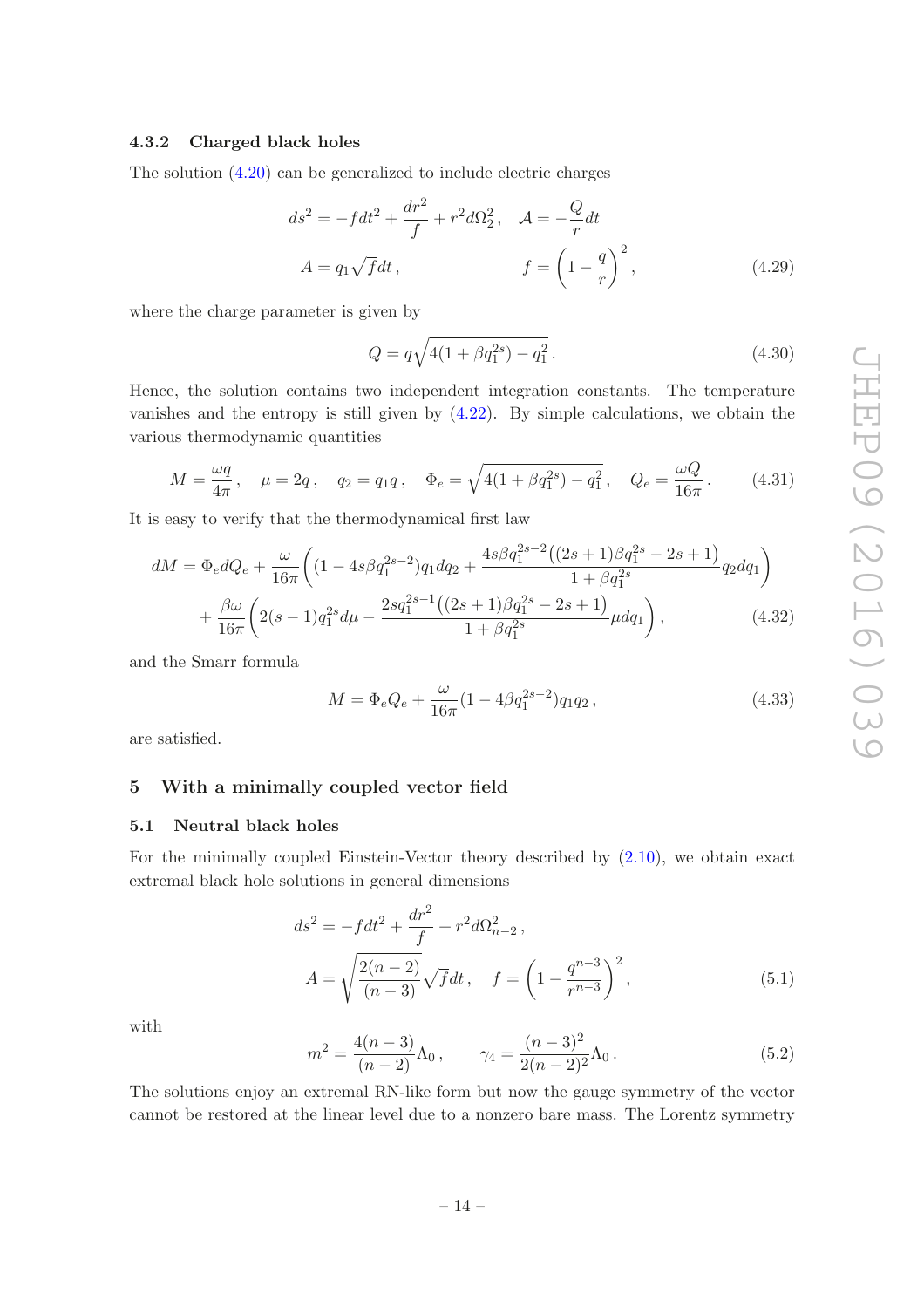of the space-time is also breaking at asymptotic infinity because the vector  $A_t(\infty)$  is a non-vanishing physical parameter.

The temperature vanishes and the entropy is simply one quarter of the horizon area. According to eq. [\(3.22\)](#page-9-1), the corresponding first law is given by

<span id="page-15-1"></span>
$$
dM = \frac{(n-3)\omega}{32\pi} \left( q_1^2 d\mu + \frac{1}{2}\mu d(q_1^2) \right).
$$
 (5.3)

Provided the various quantities

$$
M = \frac{(n-2)\omega}{8\pi}q^{n-3}, \qquad q_1 = \sqrt{\frac{2(n-2)}{n-3}}, \qquad \mu = 2q^{n-3}.
$$
 (5.4)

it is straightforward to verify that the first law [\(5.3\)](#page-15-1) is indeed satisfied. Note that this unconventional first law is a consequence of the breaking of Lorentz symmetry of the space-time at asymptotic infinity. In addition, there exists a Smarr-like relation

$$
M = \frac{(n-3)\omega}{32\pi} \mu q_1^2.
$$
\n(5.5)

#### <span id="page-15-0"></span>5.2 Charged black holes

The extremal solutions [\(5.1\)](#page-14-2) can be straightforwardly generalized to include electric charges. We obtain

$$
ds^{2} = -fdt^{2} + \frac{dr^{2}}{f} + r^{2}d\Omega_{n-2}^{2}, \quad \mathcal{A} = -\frac{Q}{r^{n-3}}dt
$$

$$
A = q_{1}\sqrt{f}dt, \qquad f = \left(1 - \frac{q^{n-3}}{r^{n-3}}\right)^{2}.
$$
(5.6)

Some parameters are specified by

$$
m^{2} = \frac{8\Lambda_{0}}{q_{1}^{2}}, \qquad \gamma_{4} = \frac{2\Lambda_{0}}{q_{1}^{4}}, \qquad Q = q^{n-3} \sqrt{\frac{2(n-2)}{(n-3)} - q_{1}^{2}}.
$$
 (5.7)

Note that the charged solutions contain two independent integration constants. Reality of the solutions requires  $q_1^2 < 2(n-2)/(n-3)$ . The solutions are also extremal. The entropy is still given by one quarter of the horizon area. By simple calculations, we obtain

$$
M = \frac{(n-2)\omega}{8\pi}q^{n-3}, \qquad \mu = 2q^{n-3}, \qquad \Phi_e = \sqrt{\frac{2(n-2)}{(n-3)} - q_1^2}, \qquad Q_e = \frac{(n-3)\omega Q}{16\pi}.
$$
\n(5.8)

It follows that the thermodynamical first law

$$
dM = \Phi_e dQ_e + \frac{(n-3)\omega}{32\pi} \left( q_1^2 d\mu + \frac{1}{2}\mu d(q_1^2) \right),\tag{5.9}
$$

and the Smarr-like relation

$$
M = \Phi_e Q_e + \frac{(n-3)\omega}{32\pi} \mu q_1^2, \qquad (5.10)
$$

are satisfied.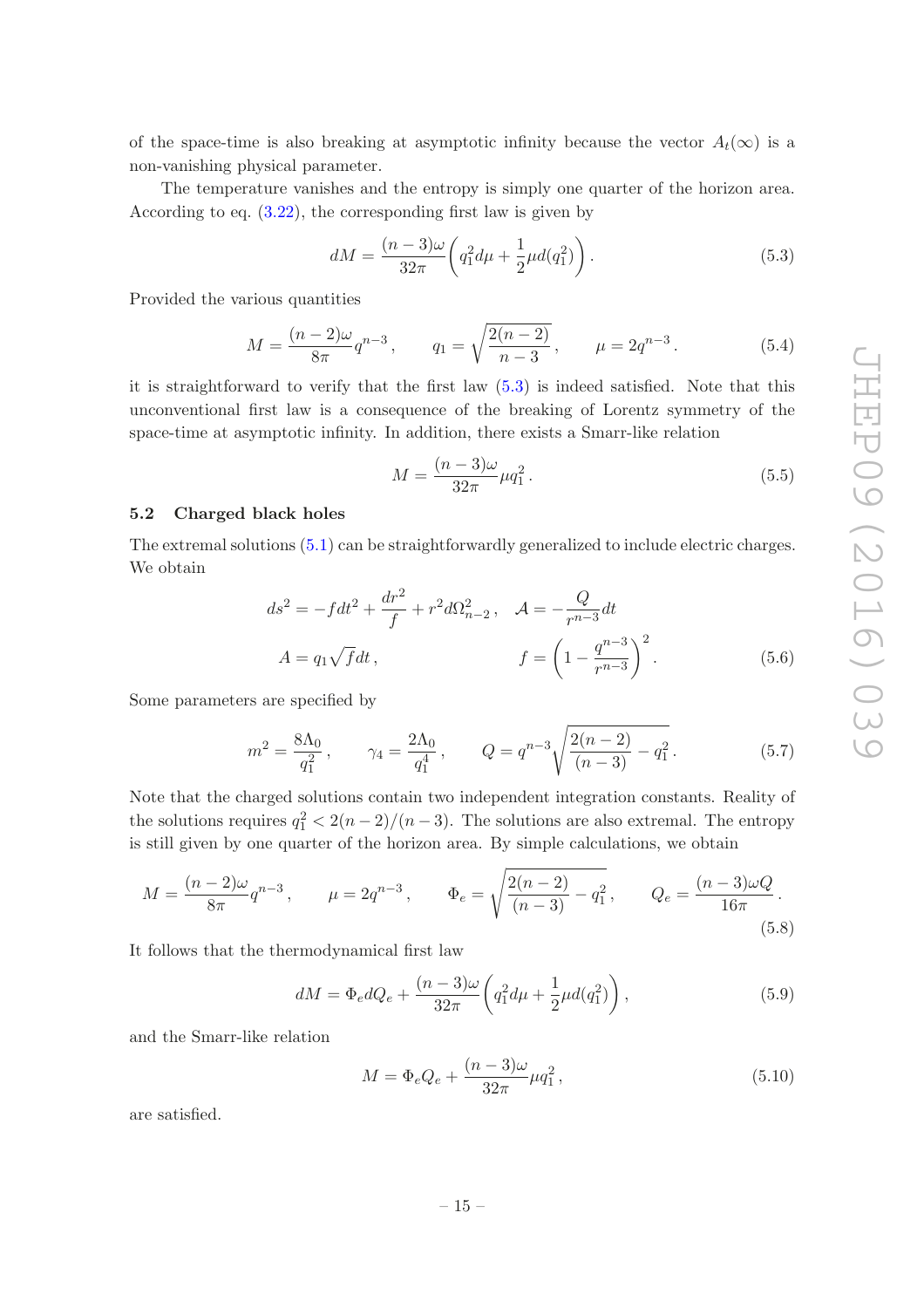### <span id="page-16-0"></span>6 Gauss-Bonnet black holes with vector hair

Now we consider Gauss-Bonnet (GB) gravity non-minimally coupled to a vector field. The Lagrangian density is given by

$$
\mathcal{L} = R - \beta A^2 R + \alpha (R^2 - 4R_{\mu\nu}^2 + R_{\mu\nu\rho\sigma}^2) - \frac{1}{4}F^2 - V(\psi). \tag{6.1}
$$

where  $\alpha$  is the Gauss-Bonnet coupling constant. The covariant equations of motion are

$$
G_{\mu\nu} + \alpha H_{\mu\nu} = T_{\mu\nu}^{(\text{min})} + T_{\mu\nu}^{(\text{non})}, \qquad \nabla_{\mu} F^{\mu\nu} = 2A^{\nu} \left( \beta R + \frac{dV}{d\psi} \right), \tag{6.2}
$$

where

$$
H_{\mu\nu} = 2\Big(RR_{\mu\nu} - 2R_{\mu\rho}R_{\nu}^{\rho} - 2R^{\tau\sigma}R_{\tau\mu\sigma\nu} + R_{\mu\rho\tau\sigma}R_{\nu}^{\ \rho\tau\sigma}\Big) - \frac{1}{2}g_{\mu\nu}\Big(R^2 - 4R_{\tau\sigma}^2 + R_{\lambda\rho\tau\sigma}^2\Big),
$$
 (6.3)

The energy-momentum tensors are still given by  $(2.4)$ . For GB gravity, the various quantities of the Wald formula have been explicitly given in [\[29](#page-25-11), [30\]](#page-25-12). For the general static solutions  $(2.12)$ , we have

<span id="page-16-2"></span>
$$
\delta H^{(G)} = \frac{\omega}{16\pi} r^{n-2} \sqrt{\frac{h}{f}} \left( -\frac{n-2}{r} + \frac{2\alpha(n-2)(n-3)(n-4)(f-k)}{r^3} \right) \delta f. \tag{6.4}
$$

The total variation of the Hamiltonian  $\delta H$  is still given by [\(3.11\)](#page-8-2) and [\(3.12\)](#page-8-3) with  $\delta H^{(G)}$ replaced by  $(6.4)$ . In addition, for non-extremal black holes with an event horizon  $r_0$ , the Wald entropy is given by

$$
S = \frac{1}{4}\omega r_0^{n-2} \left( 1 + \beta \frac{A_t^2(r_0)}{h(r_0)} + \frac{2\alpha k(n-2)(n-3)}{r_0^2} \right),\tag{6.5}
$$

whilst for extremal black holes

$$
S_{\text{ext}} = \frac{1}{4} \omega r_0^{n-2} \left( 1 + 2\beta \frac{A_t'^2(r_0)}{h''(r_0)} + \frac{2\alpha k(n-2)(n-3)}{r_0^2} \right). \tag{6.6}
$$

In order to obtain black hole solutions as many as possible, we will also introduce an additional Maxwell field when necessary.

#### <span id="page-16-1"></span>6.1 Asymptotically flat black holes

For vanishing vector potential  $V = 0$ , we obtain a non-extremal black hole solution with electric charges in the  $n = 5$  dimension for  $\beta = 1/4$ . The solution reads

$$
ds^{2} = -fdt^{2} + \frac{dr^{2}}{f} + r^{2}d\Omega_{3}^{2}, \qquad \mathcal{A} = -\frac{Q}{r}dt,
$$
  

$$
A = 2fdt, \qquad f = 1 - \frac{q}{r}, \qquad (6.7)
$$

where  $Q^2 = -6\alpha q^2$ . Thus the reality of the solution requires  $\alpha \leq 0$ . Note that the solution contains only one independent parameter. The temperature and entropy are given by

$$
T = \frac{1}{4\pi q}, \qquad S = \frac{1}{4}\omega q^3 \left(1 + 12\alpha q^{-2}\right). \tag{6.8}
$$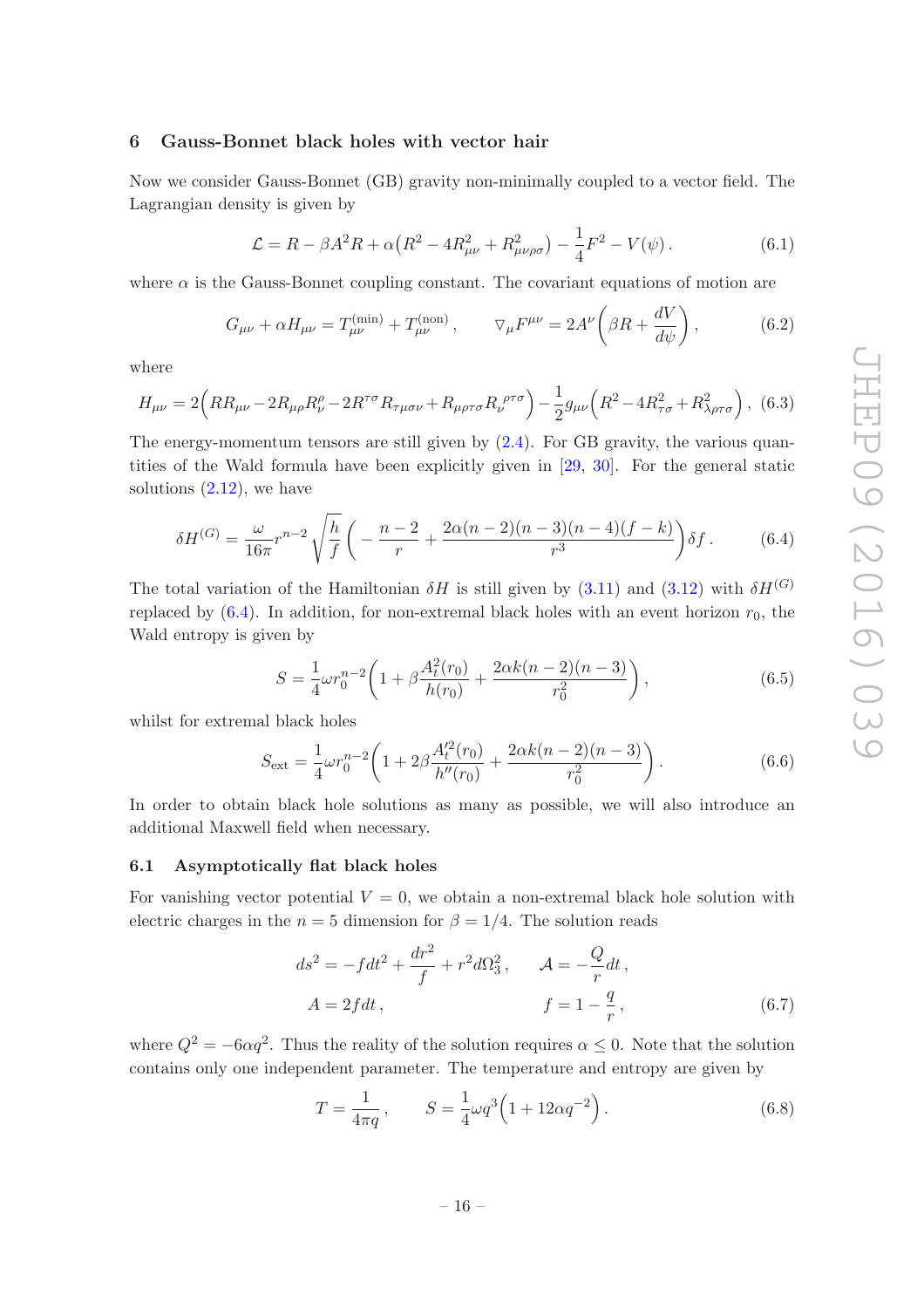Evaluating  $\delta H_{\infty}$  yields

$$
\delta H_{\infty} = \frac{3\omega}{16\pi} q \delta q, \qquad (6.9)
$$

implying that the black hole mass is given by

$$
M = \frac{3\omega}{32\pi}q^2.
$$
\n
$$
(6.10)
$$

The electric charge and the conjugate potential can be computed as

$$
Q_e = \frac{\omega Q}{8\pi}, \qquad \Phi_e = \frac{\sqrt{-6\alpha}}{q}.
$$
 (6.11)

It follows that the thermodynamical first law

$$
dM = TdS + \Phi_e dQ_e, \qquad (6.12)
$$

and the Smarr relation

$$
M = \frac{3}{2}(TS + \Phi_e Q_e),
$$
\n(6.13)

<span id="page-17-0"></span>are satisfied.

# 6.2 Lifshitz black holes

It is known that in GB gravity, there are in general two distinct (A)dS vacuum solutions. However, for a critical GB coupling  $\alpha = \frac{\ell^2}{2(n-3)(n-4)}$ , the two (A)dS vacua can coelesce into one. Here  $\ell$  denotes the effective AdS radius. Recently, it is established in [\[31\]](#page-25-13) that at the critical point the linearized equations of motion are exactly cancelled. Thus, the gravity has no graviton in the sense that there is no propagator in the theory. It was shown in  $[32, 33]$  $[32, 33]$  that Lifshitz vacuum solutions<sup>[5](#page-17-1)</sup> are allowed at the critical point. In the presence of a generalized Proca field, we find that the Lifshitz solutions are allowed for generic GB coupling in our gravity model with the vector potential [\(2.5\)](#page-3-5). We obtain

$$
ds^{2} = \ell^{2} \left( -r^{2z} dt^{2} + \frac{dr^{2}}{r^{2}} + r^{2} dx^{i} dx^{i} \right), \qquad A = p\ell r^{z} dt,
$$
\n(6.14)

provided

$$
p^{2} = \frac{2(z-1)\left(1 - 2(n-3)(n-4)\alpha\ell^{-2}\right)}{2\beta + (1-2\beta)z},
$$
  
\n
$$
\gamma_{4} = \frac{1}{4p^{2}\ell^{2}}\left[m^{2}\ell^{2} - (n-2)z - 2\beta\left(n^{2} + (2z-3)n + 2(z-1)^{2}\right)\right],
$$
  
\n
$$
\Lambda_{0} = -\frac{1}{2\ell^{2}}(n-1)(n-2)\left(1 - (n-3)(n-4)\alpha\ell^{-2}\right) - \frac{1}{4\ell^{2}}\left[m^{2}\ell^{2} + z^{2} - 2\beta\left(n^{2} + (4z-3)n + 2(2z^{2} - 4z + 1)\right)\right]p^{2} + \frac{3}{2}\gamma_{4}p^{4}.
$$
 (6.15)

<span id="page-17-1"></span><sup>5</sup>In fact, the most general static solutions at the critical point contain two types of solutions

type 1: 
$$
-g_{tt} = g^{rr} = \frac{r^2}{\ell^2} + k - \frac{\mu}{r^{\frac{n-5}{2}}},
$$
  
type 2: 
$$
g^{rr} = \frac{r^2}{\ell^2} + k, \qquad g_{tt} \text{ is an arbitrary function of } r.
$$

It is clear that the Lifshitz vacuum solutions are special examples of the type 2 solutions.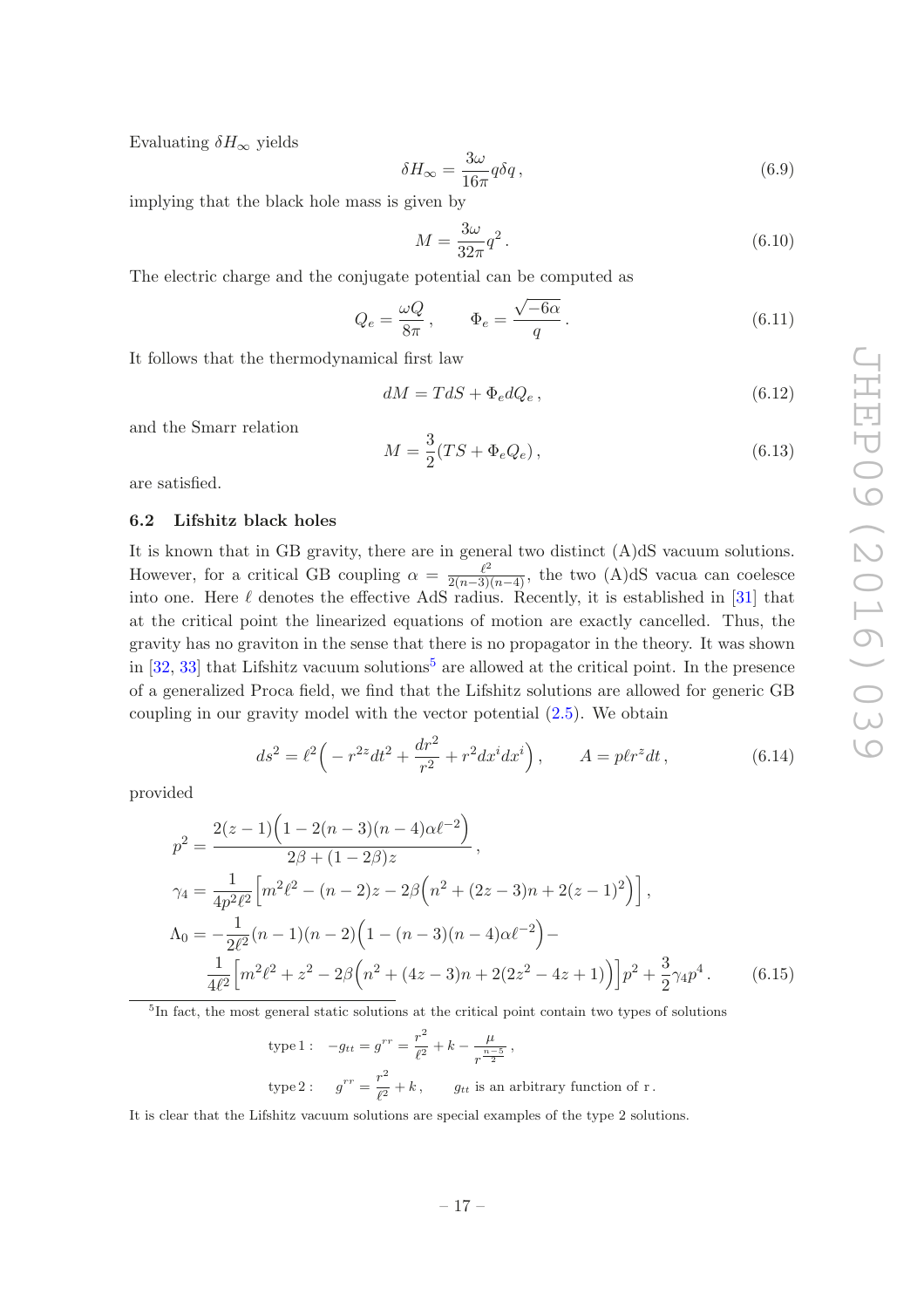Note that there are still three parameters to be freely chosen. This allows us to construct exact Lifshitz black hole solutions.

# 6.2.1 Neutral black holes

We first obtain two classes of neutral black hole solutions.

#### 6.2.2 Case 1

The first class solution reads

$$
ds^{2} = -r^{2z}\tilde{f}dt^{2} + \frac{dr^{2}}{r^{2}\tilde{f}} + r^{2}dx^{i}dx^{i},
$$
  

$$
A = pr^{z}\tilde{f}dt, \qquad \tilde{f} = 1 - \frac{q^{n+z-2}}{r^{n+z-2}},
$$
(6.16)

where the effective AdS radius has been set to unity. Various parameters are specified by

$$
p^{2} = \frac{2(z-1)(z-n)}{(z-2)(n+z-2)}, \quad \beta = \frac{(n-2)(z-2)}{2(n-z)(n+2z-2)},
$$
\n
$$
\alpha = \frac{(n-2)(z-1)(2n+3z-2)}{2(n-3)(n-4)(z-2)\left(n^{2}+(3z-4)n+2(z-1)(z-2)\right)},
$$
\n
$$
\Lambda_{0} = \frac{(n+z-2)\left(n^{2}+2(z-2)n-2(z-1)(z^{2}-2z+2)\right)}{2(z-2)(n+2z-2)}, \quad m^{2} = \frac{(n-2)(z-2)(n+z-2)}{n-z},
$$
\n
$$
\gamma_{4} = \frac{(z-2)(n+z-2)\left(zn^{3}-(z+2)n^{2}-2(z^{3}-2z^{2}+4z-4)n+4(z-1)(z^{2}-z+2)\right)}{8(z-1)(n+2z-2)(n-z)^{2}}.
$$
\n(A)

Note that all the quantities are measured in the units of AdS radius. Since  $p$  should be real, the Lifshitz exponent satisfies  $1 < z < 2$  or  $z > n$ . Evaluating  $\delta H_{\infty}$  yields

$$
\delta H_{\infty} = \frac{(n-2)\omega}{16\pi} (n+z-2) q^{n+z-3} \delta q, \qquad (6.18)
$$

implying that the black hole mass is given by

$$
M = \frac{(n-2)\omega}{16\pi} q^{n+z-2}.
$$
\n(6.19)

Note that the mass is linearly proportional to the coefficient of the fall-off mode  $1/r^{n+z-2}$ . In fact, for AdS black holes  $(z = 1)$  the mode coincides with the usually massless graviton mode. Thus it may be interpreted as the condensate of the massless graviton in asymptotically Lifshitz space-times (for a detailed discussion, see [\[25\]](#page-25-7)).

The temperature and entropy are given by

$$
T = \frac{(n+z-2)q^z}{4\pi}, \qquad S = \frac{1}{4}\omega q^{n-2}.
$$
 (6.20)

It follows that the thermodynamical first law and the Smarr-like relation

<span id="page-18-0"></span>
$$
dM = TdS, \qquad M = \frac{n-2}{n+z-2}TS,\tag{6.21}
$$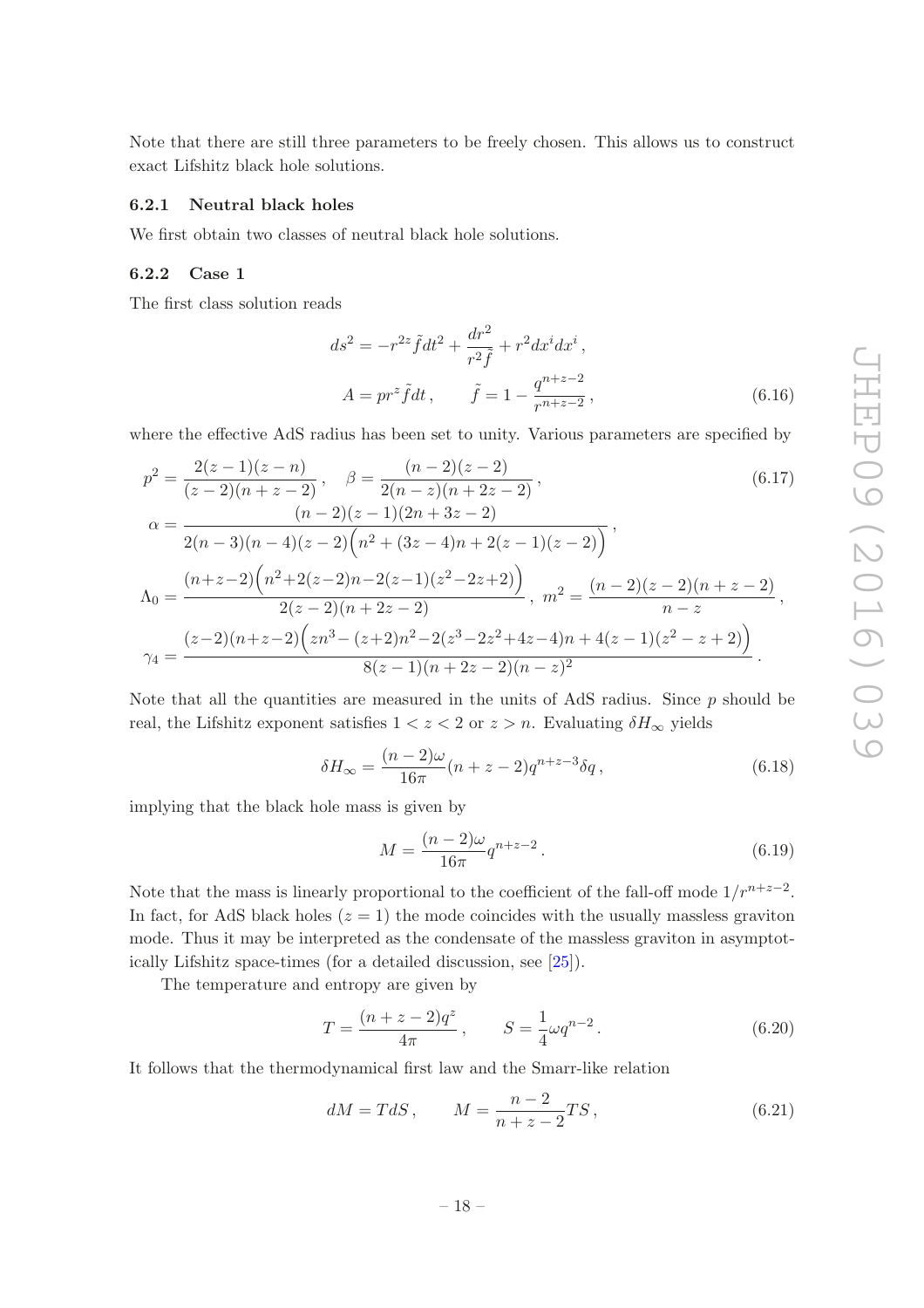straightforwardly hold. It is worth pointing out that for Lifshitz planar black holes, there exists an extra scaling symmetry

> $t \to \lambda^{-z}t$ ,  $r \to \lambda r$ ,  $x^i \to \lambda^{-1}x^i$ ,  $ds^2 \to ds^2$  $(6.22)$

which leads to above Smarr-like relation [\[28,](#page-25-10) [34](#page-25-16)].

# 6.2.3 Case 2

The second class solution reads

$$
ds^{2} = -r^{2z}\tilde{f}dt^{2} + \frac{dr^{2}}{r^{2}\tilde{f}} + r^{2}dx^{i}dx^{i},
$$
  
\n
$$
A = pr^{z}\tilde{f}dt, \qquad \tilde{f} = 1 - \frac{q^{\frac{1}{2}(n+z-2)}}{r^{\frac{1}{2}(n+z-2)}},
$$
\n(6.23)

with various parameters specified by

$$
p^{2} = \frac{8(z-1)^{2}}{(z-2)(n+z-2)}, \quad \beta = \frac{n+(z+1)(z-2)}{2(z-1)(n+3z-2)},
$$
\n
$$
\alpha = \frac{(z-2)n^{2}-4(z-1)n-z(5z^{2}+2z-8)}{2(z-2)(n-3)(n-4)(n+z-2)(n+3z-2)},
$$
\n
$$
\Lambda_{0} = -\frac{(n+z-2)\Big((z-2)n^{2}+(5z^{2}-12z+8)n+2(4z^{3}-13z^{2}+14z-4)\Big)}{4(z-2)(n+3z-2)},
$$
\n
$$
m^{2} = \frac{(n+z-2)\Big((z+2)n^{2}+(7z^{2}-6z-8)n+2(z-2)(4z^{2}-3z-2)\Big)}{4(z-1)(n+3z-2)},
$$
\n
$$
\gamma_{4} = \frac{(z-2)(n+z-2)\Big((z-2)n^{3}-2(3z-4)n^{2}-(5z^{3}+2z^{2}-16z+8)n+2z(5z^{2}+2z-8)\Big)}{128(z-1)^{3}(n+3z-2)}.
$$
\n(5.24)

The reality condition requires  $z > 2$ . Wald calculation shows

$$
\delta H_{\infty} = \frac{(n-2)\omega}{32\pi} (n+z-2) q^{n+z-3} \delta q , \qquad (6.25)
$$

implying that the black hole mass is given by

$$
M = \frac{(n-2)\omega}{32\pi} q^{n+z-2}.
$$
\n(6.26)

It should be emphasized that the mass is proportional to the coefficient square of the falloff mode  $1/r^{\frac{1}{2}(n+z-2)}$ , which clearly does not correspond to the usually (transverse and massless) graviton mode. A physical interpretation is the fall-off mode is associated with the condensate of longitudinal graviton mode which is excited owing to the breaking of Lorentz symmetry in asymptotically Lifshitz space-time.

The temperature and entropy are given by

$$
T = \frac{(n+z-2)q^z}{8\pi}, \qquad S = \frac{1}{4}\omega q^{n-2}.
$$
 (6.27)

It follows that the thermodynamical first law and the Smarr-like relation [\(6.21\)](#page-18-0) are satisfied.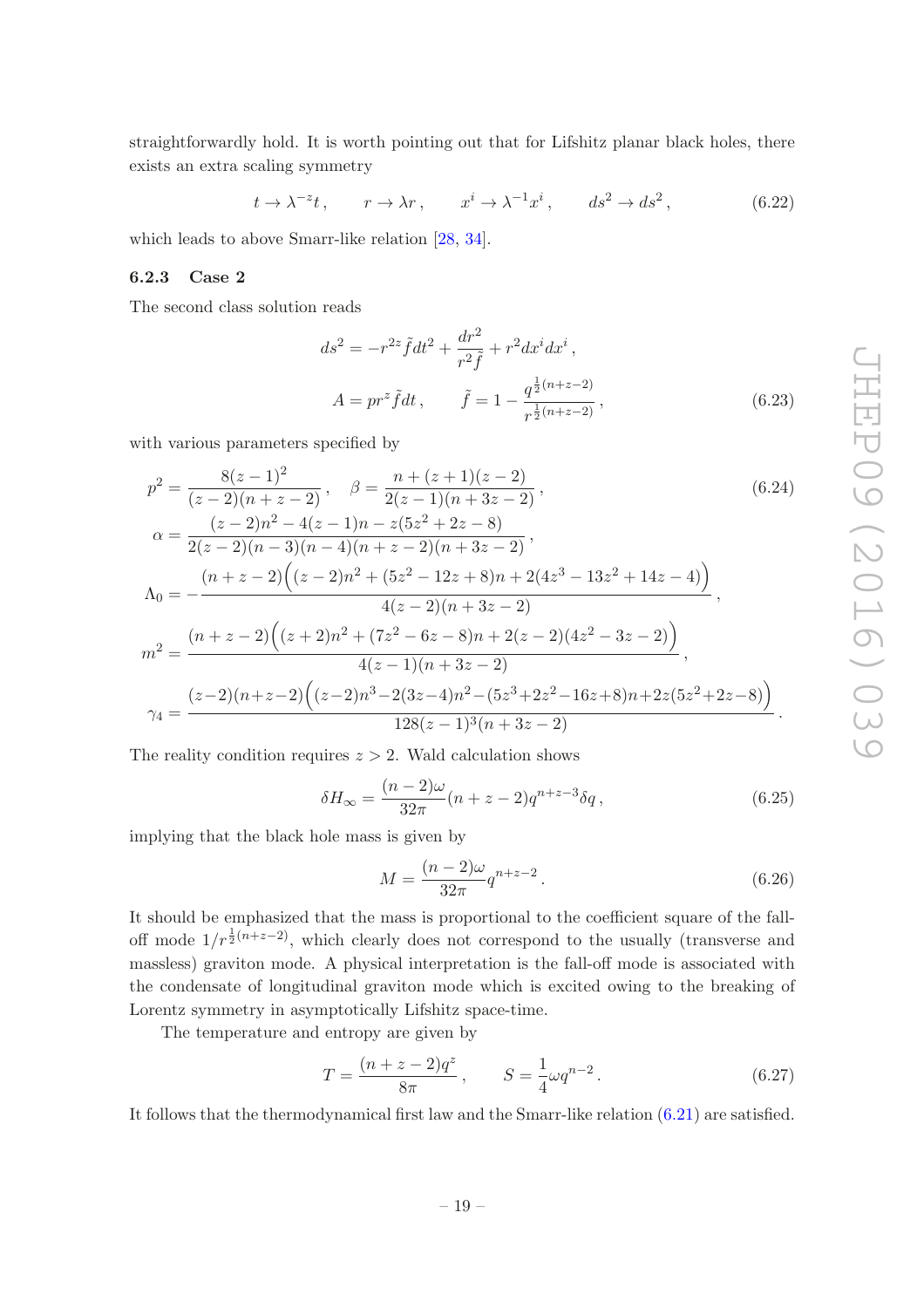# 6.2.4 Charged black holes

Introducing an additional Maxwell field, we obtain two classes of charged Lifshitz black hole solutions.

# 6.2.5 Case 1

The first class solution is valid for  $z = 3(n-2)$ . The solutions read

$$
ds^{2} = -r^{6(n-2)}\tilde{f}dt^{2} + \frac{dr^{2}}{r^{2}\tilde{f}} + r^{2}dx^{i}dx^{i}, \quad A = pr^{3(n-2)}\tilde{f}dt,
$$
  

$$
\mathcal{A} = \lambda q^{n-2}r^{2(n-2)}dt, \qquad \tilde{f} = 1 - \frac{q^{2(n-2)}}{r^{2(n-2)}},
$$
(6.28)

where various parameters are specified by

$$
\lambda^{2} = \frac{(3n-5)(11n-24) + 20\alpha(n-2)(n-3)(n-4)(3n-8)}{2(n-2)(9n-16)},
$$
  
\n
$$
p^{2} = \frac{(3n-7)(7n-13-20\alpha(n-2)(n-3)(n-4))}{(n-2)(9n-16)},
$$
  
\n
$$
\beta = \frac{(n-2)(1-8\alpha(n-3)(n-4))}{2(7n-13-20\alpha(n-2)(n-3)(n-4))},
$$
  
\n
$$
\Lambda_{0} = -\frac{(n-2)}{2(9n-16)}\left(99n^{2} - 397n + 394 - 4\alpha(n-2)(n-3)(n-4)(27n-58)\right),
$$
  
\n
$$
m^{2} = \frac{2(n-2)^{2}(23n-44-112\alpha(n-2)(n-3)(n-4))}{7n-13-20\alpha(n-2)(n-3)(n-4)},
$$
  
\n
$$
\gamma_{4} = \frac{\alpha(n-3)(n-4)(9n-16)^{2}(n-2)^{3}}{(3n-7)(7n-13-20\alpha(n-2)(n-3)(n-4))^{2}}.
$$
  
\n(6.29)

Since  $\lambda$  and  $p$  should be real, the GB coupling satisfies

$$
-\frac{(3n-5)(11n-24)}{20(n-2)(n-3)(n-4)(3n-8)} < \alpha < \frac{7n-13}{20(n-2)(n-3)(n-4)}.\tag{6.30}
$$

For  $\alpha = 0$ , the solutions are obtained in [\[19](#page-25-1)]. Wald calculation implies that the black hole mass is given by

$$
M = -\frac{\omega q^{4(n-2)}}{64\pi (9n-16)} \Big( (3n-7)(5n-8) + 20\alpha (n-2)(n-3)(n-4)(3n-8) \Big). \tag{6.31}
$$

By definition, the electric charge can be computed as

$$
Q_e = \frac{(n-2)\omega}{8\pi} \lambda q^{n-2},\qquad(6.32)
$$

while the usual definition for the conjugate potential  $(3.24)$  becomes invalid because the gauge potential diverges at asymptotic infinity. A refined definition was provided in [\[25](#page-25-7), [30,](#page-25-12) [35](#page-25-17), [36\]](#page-25-18)

$$
\Phi_e \equiv \mathcal{A}_t^{\text{reg}}(\infty) - \mathcal{A}_t(r_0), \qquad \mathcal{A}_t^{\text{reg}}(\infty) = \mathcal{A}_t(\infty) - \mathcal{A}_t^{\text{div}}(\infty), \tag{6.33}
$$

$$
-20-
$$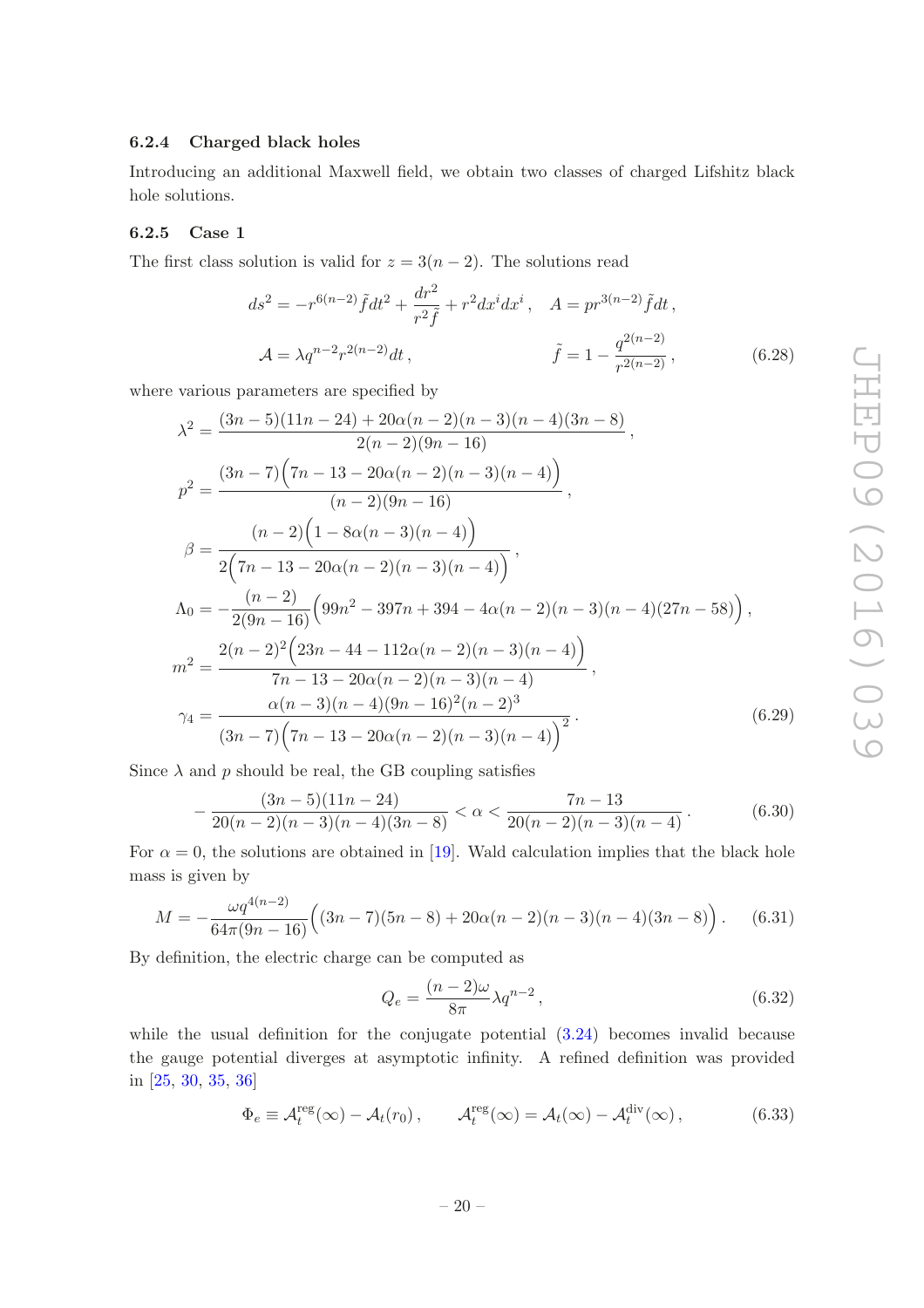where  $\mathcal{A}_t^{\text{div}}(\infty)$  denotes the divergent term of  $\mathcal{A}_t(\infty)$ . For our solutions, we find

$$
\Phi_e = -\lambda q^{3(n-2)}.
$$
\n(6.34)

The temperature and entropy are given by

$$
T = \frac{n-2}{2\pi} q^{3(n-2)}, \qquad S = \frac{1}{4} \omega q^{n-2}.
$$
 (6.35)

It follows that the first law of thermodynamics

$$
dM = TdS + \Phi_e dQ_e, \qquad (6.36)
$$

is satisfied. The Smarr-like relation is given by

$$
M = \frac{1}{4}(TS + \Phi_e Q_e).
$$
 (6.37)

# 6.2.6 Case 2

The second class solution is valid for generic z. The solutions read

$$
ds^{2} = -r^{2z}\tilde{f}dt^{2} + \frac{dr^{2}}{r^{2}\tilde{f}} + r^{2}dx^{i}dx^{i}, \quad A = pr^{z}\tilde{f}dt,
$$
  

$$
\mathcal{A} = \sqrt{\frac{2(n-2)}{z-n+2}}q^{n-2}r^{z-n+2}dt, \qquad \tilde{f} = 1 - \frac{q^{2(n-2)}}{r^{2(n-2)}},
$$
(6.38)

with

$$
p^{2} = \frac{2(z-1)(z-n+1)}{(z-2)(n-2)}, \qquad \beta = \frac{(n-2z)(2n-z-4)}{4(z-n+1)(2n+z-4)},
$$
  
\n
$$
\alpha = \frac{(z-1)(5n-8)(2n-z-4)}{4(z-2)(n-2)(n-3)(n-4)(2n+z-4)}, \qquad \Lambda_{0} = \frac{z(n-2)(n+3z-4)(2n-3z)}{2(z-2)(2n+z-4)},
$$
  
\n
$$
m^{2} = \frac{(n-2)\left(4n^{3}-20n^{2}-(15z^{2}-10z-32)n+2(4z^{3}+11z^{2}-10z-8)\right)}{(z-n+1)(2n+z-4)},
$$
  
\n
$$
\gamma_{4} = \frac{(z-2)(n-2)}{16(z-1)(2n+z-4)(n-z-1)^{2}}\left(6n^{4}+(5z-46)n^{3}-(28z^{2}+7z-128)n^{2} + 2(10z^{3}+46z^{2}-15z-76)n-4(z-1)(z+4)(z^{2}+6z+4)\right).
$$
 (6.39)

The reality condition requires  $1 < z < 2$  or  $z > n - 1$ . Wald calculation shows  $\delta H_{\infty} = 0$ . Thus the black hole mass vanishes. Other thermodynamic quantities are given by

$$
T = \frac{n-2}{2\pi} q^z, \qquad S = \frac{1}{4} \omega q^{n-2},
$$
  

$$
\Phi_e = -\sqrt{\frac{2(n-2)}{z-n+2}} q^z, \qquad Q_e = \frac{\omega}{8\pi} \sqrt{\frac{z-n+2}{2(n-2)}} q^{n-2}.
$$
 (6.40)

It follows that the thermodynamical first law

$$
0 = TdS + \Phi_e dQ_e, \qquad (6.41)
$$

and the Smarr-like relation

$$
0 = TS + (n - 2)\Phi_e Q_e, \qquad (6.42)
$$

are satisfied.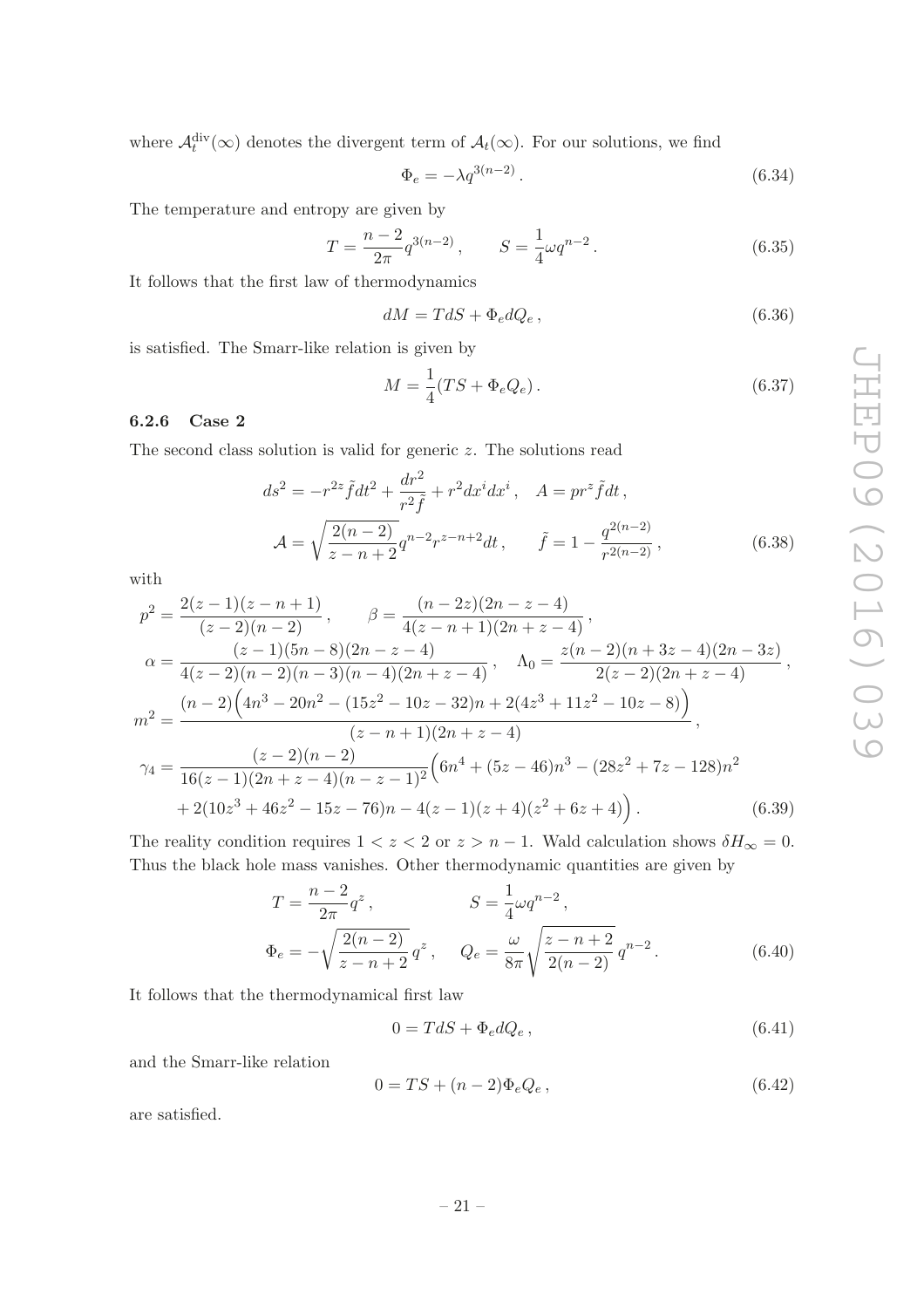# <span id="page-22-0"></span>7 Conclusion

In this paper, we study Einstein gravity either minimally or non-minimally coupled to a vector field, together with a vector potential of the form  $V = 2\Lambda_0 + \frac{1}{2}m^2A^2 + \gamma_4A^4$ . In order to obtain exact black hole solutions as many as possible, we also introduce an additional Maxwell field and a Gauss-Bonnet term in the Lagrangian when necessary.

For a non-minimally coupled vector with vanishing potential, corresponding to  $\Lambda_0 =$  $m = \gamma_4 = 0$ , we obtain both extremal and non-extremal black hole solutions that are asymptotic to Minkowski space-times. We adopt Wald formalism to study the global properties of the solutions and derive the first law of thermodynamics. We find that the first law of the extremal black holes is modified by a one form associated with the vector via a very sophisticated way. In general, the one form contains two copies of contributions. On one hand, the two independent modes of the vector at asymptotic infinity, one dimensionless and the other dimensionful, form thermodynamic conjugates, providing one copy of the contributions. On the other hand, owing to the existence of the non-minimal coupling, the dimensionless mode of the vector can also form thermodynamic conjugates with the massless graviton mode, giving rise to the other copy of the contributions.

For a minimally coupled vector with non-vanishing bare cosmological constant  $\Lambda_0 \neq$ 0, the maximally symmetric vacuum is (A)dS space-times. However, the theories also admit the solutions of Minkowski space-times with a constant vector when the parameters are such that the vector potential vanishes  $V = 0$ . We obtain one class of extremal black hole solutions in general dimensions, that are asymptotic to Minkowski space-times. Interestingly, the vector also forms thermodynamic conjugates with the graviton mode and contributes to the corresponding first law although the non-minimal coupling has been turned off.

Thus all the extremal black hole solutions that we obtain provide analytical examples how the first law of thermodynamics can be modified by a either minimally or nonminimally coupled vector field. With a Gauss-Bonnet term turned on, we obtain more black hole solutions, including asymptotically flat black holes and Lifshitz black holes.

Finally, to end this paper, we shall point out that there are a few examples of exact scalar hairy dynamical black holes having been found for a given Lagrangian in the literature [\[37](#page-26-0)[–44](#page-26-1)]. The solutions provide analytical examples describing black holes formation, which is of great importance and interests in General Relativity. Motivated by this, we are also trying to construct exact dynamical solutions with vector hair. Unfortunately, we find that none of the solutions reported in this paper can become dynamic. This is left as an open problem.

# Acknowledgments

The author is grateful to Prof. Hong Lu and Prof. Bin Chen for valuable comments on the first version of the manuscript. This work was in part supported by NSFC Grants No. 11275010, No. 11335012 and No. 11325522.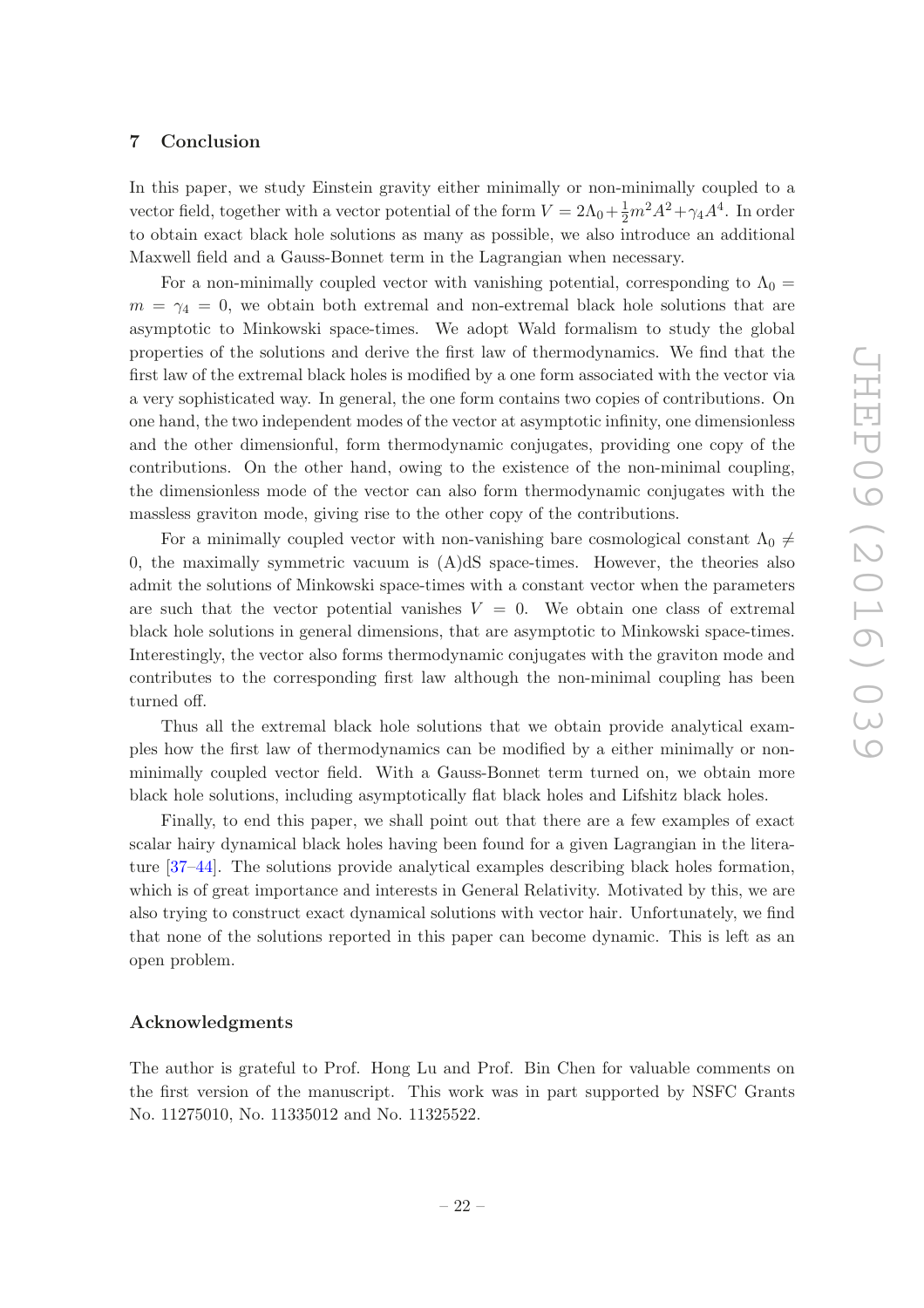# <span id="page-23-0"></span>A Linear fluctuations around the Minkowski space-time with a constant vector

Now we analyze the linear fluctuations of the theory described by

$$
\mathcal{L} = R - \beta A^2 R - \frac{1}{4} F^2, \qquad (A.1)
$$

around the Minkowski space-time with a constant vector

<span id="page-23-1"></span>
$$
ds^{2} = -dt^{2} + dr^{2} + r^{2}d\Omega_{n-2}^{2}, \qquad A = q_{1}dt.
$$
 (A.2)

The covariant equations of motion are given by  $(2.3)$ – $(2.4)$  with the vector potential  $V = 0$ . For later convenience, we write them in the following

$$
G_{\mu\nu} = T_{\mu\nu}^{(\text{min})} + T_{\mu\nu}^{(\text{non})}, \qquad \nabla_{\mu} F^{\mu\nu} = 2\beta R A^{\nu}, \qquad (A.3)
$$

where

$$
G_{\mu\nu} = R_{\mu\nu} - \frac{1}{2} R g_{\mu\nu} , \quad T_{\mu\nu}^{(\min)} = \frac{1}{2} \left( F_{\mu\nu}^2 - \frac{1}{4} g_{\mu\nu} F^2 \right) ,
$$
  

$$
T_{\mu\nu}^{(\text{non})} = \beta \left( A^2 G_{\mu\nu} + \left( g_{\mu\nu} \Box - \nabla_{\mu} \nabla_{\nu} \right) A^2 + R A_{\mu} A_{\nu} \right) .
$$
 (A.4)

Linearizing the metric and the vector as

$$
g_{\mu\nu} = \eta_{\mu\nu} + h_{\mu\nu} , \qquad A_{\mu} = q_1 \delta_{\mu}^0 + A_{\mu}^L , \qquad F_{\mu\nu} = F_{\mu\nu}^L , \qquad (A.5)
$$

we obtain the linearized equations of motion

$$
(1 + \beta q_1^2) \mathcal{G}^L_{\mu\nu} = \beta (\eta_{\mu\nu} \partial^2 - \partial_\mu \partial_\nu) \psi^L + \beta q_1^2 \delta^0_\mu \delta^0_\nu R^L, \qquad \partial_\mu F_L^{\mu\nu} = 0. \tag{A.6}
$$

Here  $\mathcal{G}_{\mu\nu}^{L}=R_{\mu\nu}^{L}-\frac{1}{2}$  $\frac{1}{2}\eta_{\mu\nu}R^L$  is the linearized Einstein tensor,  $\partial^2 = \eta^{\mu\nu}\partial_\mu\partial_\nu$ ,  $\psi^L = (g^{\mu\nu}A_\mu A_\nu)^L$ and  $R^L = (g^{\mu\nu}R_{\mu\nu})^L$ . Note that to obtain the linearized equations, we frequently use the fact that the background is Ricci-flat, namely  $\bar{R} = \bar{R}_{\mu\nu} = \bar{G}_{\mu\nu} = 0$ . It is clear that the vector becomes a Maxwell field at the linear level. With the non-minimal coupling turned off  $\beta = 0$ , the linearized Einstein equations become  $\mathcal{G}^L_{\mu\nu} = 0$ , as expected because the gauge symmetry of the Maxwell field is restored at the full non-linear level and the background [\(A.2\)](#page-23-1) becomes the Minkowski vacuum. For a non-vanishing  $\beta$ , the Lorentz symmetry of the background  $(A.2)$  is effectively broken. Consequently, the longitudinal mode of the metric fluctuations is excited due to the back-reaction effects of the vector. To be concrete, taking trace of the linearized equations, we obtain

$$
\left(n - 2 + (n - 4)\beta q_1^2\right) R^L = -2\beta(n - 1)\partial^2 \psi^L,
$$
\n(A.7)

where  $\psi^L$  can be written more explicitly  $\psi^L = -(q_1^2 h_{00} + 2q_1 A_0^L)$ . It is clear that the longitudinal graviton mode become dynamical due to the existence of a source term from the vector. This is significantly different from the case in the Minkowski vacuum where one finds  $R^L = 0$  and hence the graviton is transverse and massless.

Finally, we present some linearized curvatures in the following

$$
R_{\mu\nu}^{L} = \frac{1}{2} \Big( \partial_{\sigma} \partial_{\mu} h_{\nu}^{\sigma} + \partial_{\sigma} \partial_{\nu} h_{\mu}^{\sigma} - \partial^{2} h_{\mu\nu} - \partial_{\mu} \partial_{\nu} h \Big) , \qquad R^{L} = -\partial^{2} h + \partial_{\mu} \partial_{\nu} h^{\mu\nu} . \tag{A.8}
$$

Note that we cannot take any gauge conditions such as the transverse gauge because the background [\(A.2\)](#page-23-1) breaks the Lorentz symmetry.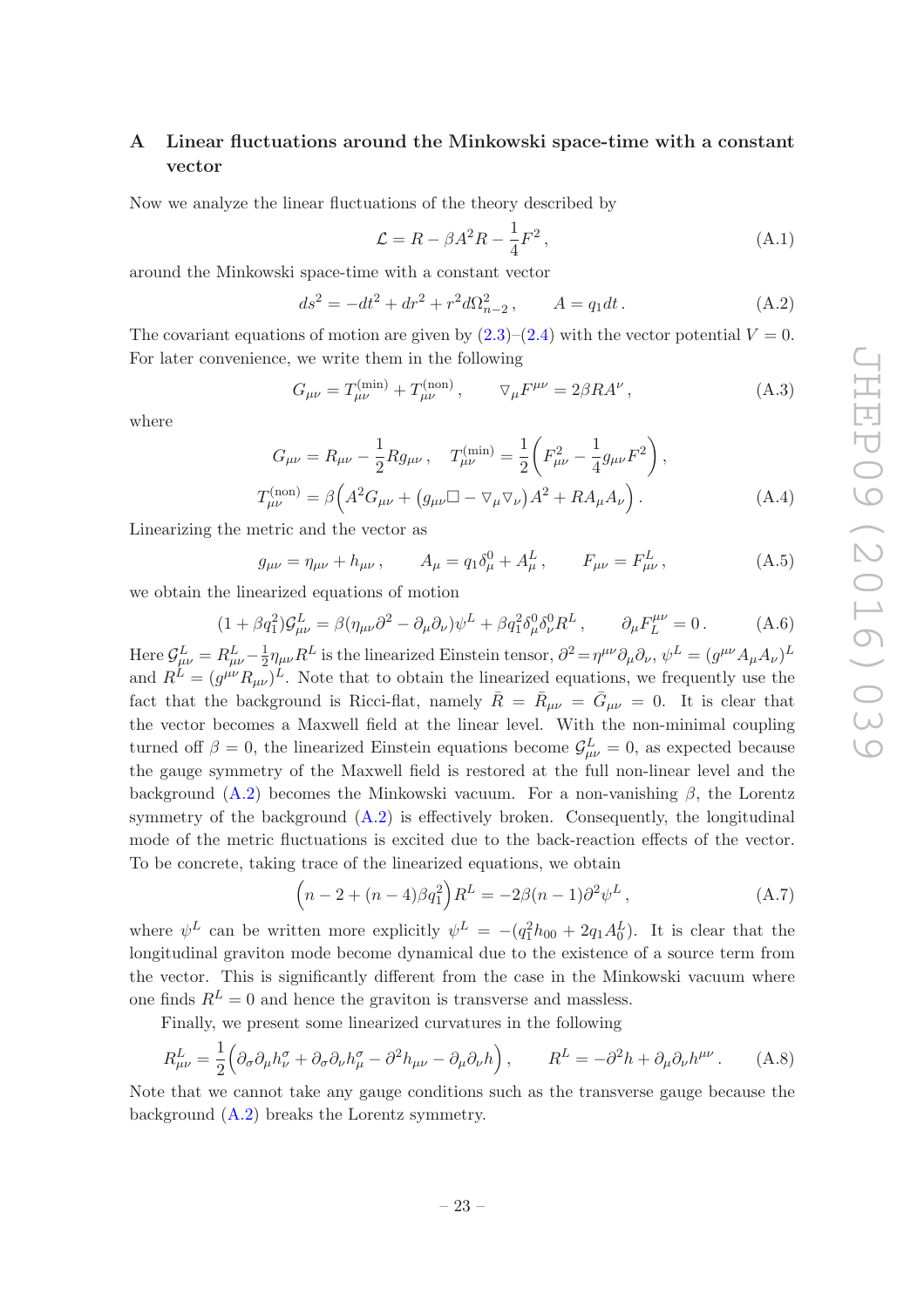Open Access. This article is distributed under the terms of the Creative Commons Attribution License [\(CC-BY 4.0\)](http://creativecommons.org/licenses/by/4.0/), which permits any use, distribution and reproduction in any medium, provided the original author(s) and source are credited.

# References

- <span id="page-24-0"></span>[1] C.A.R. Herdeiro and E. Radu, *Asymptotically flat black holes with scalar hair: a review*, *[Int. J. Mod. Phys.](http://dx.doi.org/10.1142/S0218271815420146)* **D 24** (2015) 1542014 [[arXiv:1504.08209](http://arxiv.org/abs/1504.08209)] [IN[SPIRE](http://inspirehep.net/search?p=find+EPRINT+arXiv:1504.08209)].
- <span id="page-24-1"></span>[2] M.S. Volkov, *Hairy black holes in the XX-th and XXI-st centuries*, [arXiv:1601.08230](http://arxiv.org/abs/1601.08230) [IN[SPIRE](http://inspirehep.net/search?p=find+EPRINT+arXiv:1601.08230)].
- <span id="page-24-2"></span>[3] P. Bizon, *Colored black holes*, *[Phys. Rev. Lett.](http://dx.doi.org/10.1103/PhysRevLett.64.2844)* 64 (1990) 2844 [IN[SPIRE](http://inspirehep.net/search?p=find+J+%22Phys.Rev.Lett.,64,2844%22)].
- [4] M.S. Volkov and D.V. Galtsov, *NonAbelian Einstein Yang-Mills black holes*, *JETP Lett.* 50 (1989) 346 [IN[SPIRE](http://inspirehep.net/search?p=find+J+%22JETPLett.,50,346%22)].
- <span id="page-24-3"></span>[5] H.P. Künzle and A.K.M. Masood-ul Alam, *Spherically symmetric static* SU(2) *Einstein Yang-Mills fields*, *[J. Math. Phys.](http://dx.doi.org/10.1063/1.528773)* 31 (1990) 928 [IN[SPIRE](http://inspirehep.net/search?p=find+J+%22J.Math.Phys.,31,928%22)].
- <span id="page-24-4"></span>[6] B. Kleihaus and J. Kunz, *Rotating hairy black holes*, *[Phys. Rev. Lett.](http://dx.doi.org/10.1103/PhysRevLett.86.3704)* 86 (2001) 3704 [[gr-qc/0012081](http://arxiv.org/abs/gr-qc/0012081)] [IN[SPIRE](http://inspirehep.net/search?p=find+EPRINT+gr-qc/0012081)].
- <span id="page-24-5"></span>[7] B. Kleihaus, J. Kunz and F. Navarro-Lerida, *Rotating Einstein-Yang-Mills black holes*, *Phys. Rev.* **D 66** [\(2002\) 104001](http://dx.doi.org/10.1103/PhysRevD.66.104001) [[gr-qc/0207042](http://arxiv.org/abs/gr-qc/0207042)] [IN[SPIRE](http://inspirehep.net/search?p=find+EPRINT+gr-qc/0207042)].
- <span id="page-24-6"></span>[8] C.A.R. Herdeiro and E. Radu, *Kerr black holes with scalar hair*, *[Phys. Rev. Lett.](http://dx.doi.org/10.1103/PhysRevLett.112.221101)* **112** (2014) 221101 [[arXiv:1403.2757](http://arxiv.org/abs/1403.2757)] [IN[SPIRE](http://inspirehep.net/search?p=find+EPRINT+arXiv:1403.2757)].
- <span id="page-24-7"></span>[9] C.A.R. Herdeiro, E. Radu and H. R´unarsson, *Kerr black holes with self-interacting scalar hair: hairier but not heavier*, *Phys. Rev.* D 92 [\(2015\) 084059](http://dx.doi.org/10.1103/PhysRevD.92.084059) [[arXiv:1509.02923](http://arxiv.org/abs/1509.02923)] [IN[SPIRE](http://inspirehep.net/search?p=find+EPRINT+arXiv:1509.02923)].
- <span id="page-24-8"></span>[10] C. Herdeiro, E. Radu and H. Rúnarsson, *Kerr black holes with Proca hair*, *[Class. Quant. Grav.](http://dx.doi.org/10.1088/0264-9381/33/15/154001)* 33 (2016) 154001 [[arXiv:1603.02687](http://arxiv.org/abs/1603.02687)] [IN[SPIRE](http://inspirehep.net/search?p=find+EPRINT+arXiv:1603.02687)].
- <span id="page-24-9"></span>[11] H. L¨u, A. Perkins, C.N. Pope and K.S. Stelle, *Black Holes in Higher-Derivative Gravity*, *[Phys. Rev. Lett.](http://dx.doi.org/10.1103/PhysRevLett.114.171601)* 114 (2015) 171601 [[arXiv:1502.01028](http://arxiv.org/abs/1502.01028)] [IN[SPIRE](http://inspirehep.net/search?p=find+EPRINT+arXiv:1502.01028)].
- <span id="page-24-10"></span>[12] H. L¨u, A. Perkins, C.N. Pope and K.S. Stelle, *Spherically Symmetric Solutions in Higher-Derivative Gravity*, *Phys. Rev.* D 92 [\(2015\) 124019](http://dx.doi.org/10.1103/PhysRevD.92.124019) [[arXiv:1508.00010](http://arxiv.org/abs/1508.00010)] [IN[SPIRE](http://inspirehep.net/search?p=find+EPRINT+arXiv:1508.00010)].
- <span id="page-24-12"></span>[13] N. Sanchis-Gual, J.C. Degollado, P.J. Montero, J.A. Font and C. Herdeiro, *Explosion and Final State of an Unstable Reissner-Nordström Black Hole*, *[Phys. Rev. Lett.](http://dx.doi.org/10.1103/PhysRevLett.116.141101)* **116** (2016) 141101 [[arXiv:1512.05358](http://arxiv.org/abs/1512.05358)] [IN[SPIRE](http://inspirehep.net/search?p=find+EPRINT+arXiv:1512.05358)].
- <span id="page-24-11"></span>[14] A. Anabalon, D. Astefanesei and R. Mann, *Exact asymptotically flat charged hairy black holes with a dilaton potential, JHEP* 10 [\(2013\) 184](http://dx.doi.org/10.1007/JHEP10(2013)184) [[arXiv:1308.1693](http://arxiv.org/abs/1308.1693)] [IN[SPIRE](http://inspirehep.net/search?p=find+EPRINT+arXiv:1308.1693)].
- [15] A. Anabalon, *Exact Hairy Black Holes*, *[Springer Proc. Phys.](http://dx.doi.org/10.1007/978-3-319-06761-2_1)* 157 (2014) 3 [[arXiv:1211.2765](http://arxiv.org/abs/1211.2765)] [IN[SPIRE](http://inspirehep.net/search?p=find+EPRINT+arXiv:1211.2765)].
- [16] P.A. Gonz´alez, E. Papantonopoulos, J. Saavedra and Y. V´asquez, *Four-Dimensional Asymptotically AdS Black Holes with Scalar Hair*, *JHEP* 12 [\(2013\) 021](http://dx.doi.org/10.1007/JHEP12(2013)021) [[arXiv:1309.2161](http://arxiv.org/abs/1309.2161)] [IN[SPIRE](http://inspirehep.net/search?p=find+EPRINT+arXiv:1309.2161)].
- [17] X.-H. Feng, H. L¨u and Q. Wen, *Scalar Hairy Black Holes in General Dimensions*, *Phys. Rev.* D 89 [\(2014\) 044014](http://dx.doi.org/10.1103/PhysRevD.89.044014) [[arXiv:1312.5374](http://arxiv.org/abs/1312.5374)] [IN[SPIRE](http://inspirehep.net/search?p=find+EPRINT+arXiv:1312.5374)].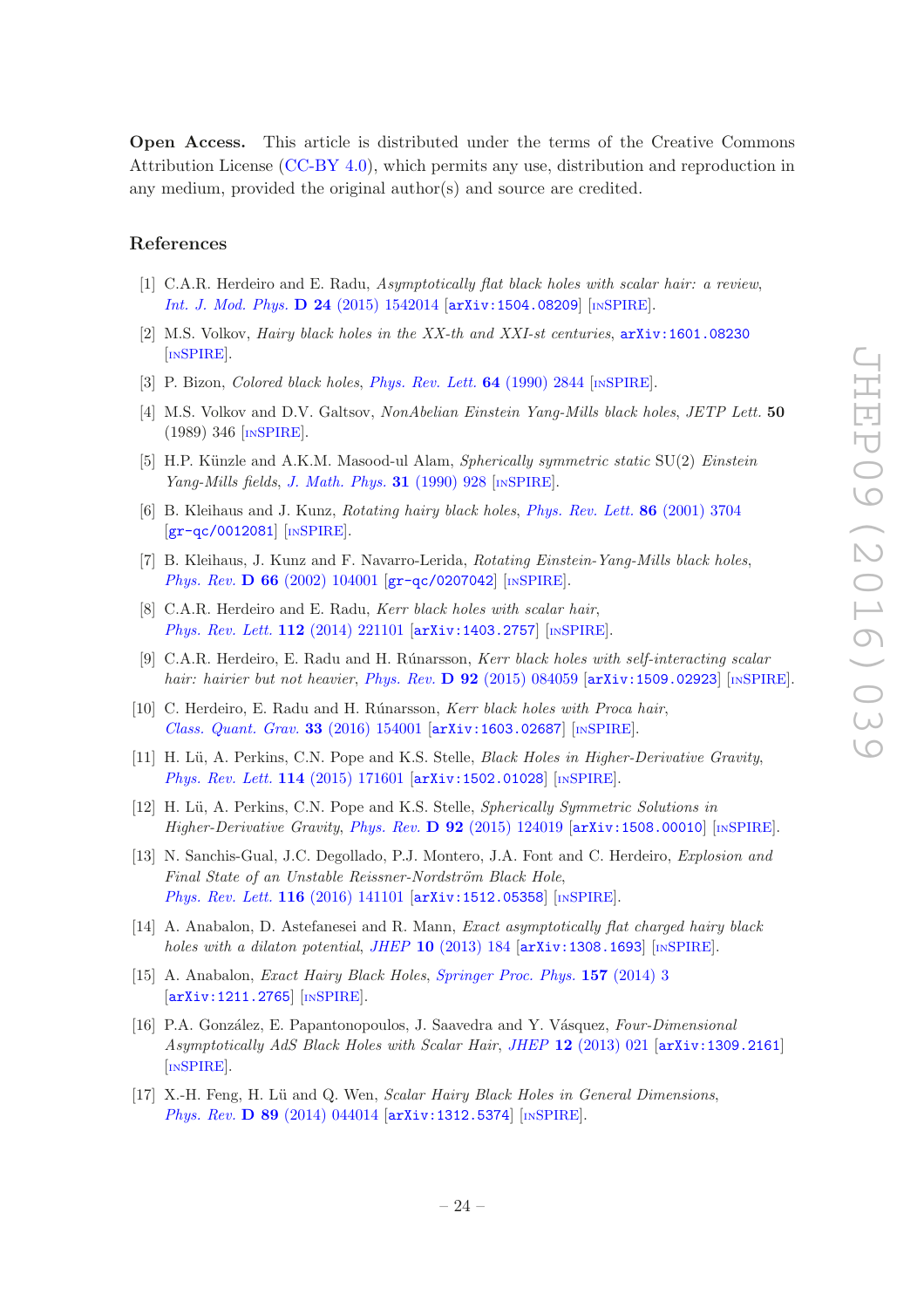- <span id="page-25-0"></span>[18] Z.-Y. Fan and H. L¨u, *Charged Black Holes with Scalar Hair*, *JHEP* 09 [\(2015\) 060](http://dx.doi.org/10.1007/JHEP09(2015)060) [[arXiv:1507.04369](http://arxiv.org/abs/1507.04369)] [IN[SPIRE](http://inspirehep.net/search?p=find+EPRINT+arXiv:1507.04369)].
- <span id="page-25-1"></span>[19] W.-J. Geng and H. L¨u, *Einstein-Vector Gravity, Emerging Gauge Symmetry and de Sitter Bounce*, *Phys. Rev.* **D 93** [\(2016\) 044035](http://dx.doi.org/10.1103/PhysRevD.93.044035) [[arXiv:1511.03681](http://arxiv.org/abs/1511.03681)] [IN[SPIRE](http://inspirehep.net/search?p=find+EPRINT+arXiv:1511.03681)].
- <span id="page-25-2"></span>[20] J. Chagoya, G. Niz and G. Tasinato, *Black Holes and Abelian Symmetry Breaking*, *[Class. Quant. Grav.](http://dx.doi.org/10.1088/0264-9381/33/17/175007)* **33** (2016) 175007 [[arXiv:1602.08697](http://arxiv.org/abs/1602.08697)] [IN[SPIRE](http://inspirehep.net/search?p=find+EPRINT+arXiv:1602.08697)].
- <span id="page-25-3"></span>[21] A. De Felice, L. Heisenberg, R. Kase, S. Tsujikawa, Y.-l. Zhang and G.-B. Zhao, *Screening fifth forces in generalized Proca theories*, *Phys. Rev.* D 93 [\(2016\) 104016](http://dx.doi.org/10.1103/PhysRevD.93.104016) [[arXiv:1602.00371](http://arxiv.org/abs/1602.00371)] [IN[SPIRE](http://inspirehep.net/search?p=find+EPRINT+arXiv:1602.00371)].
- <span id="page-25-4"></span>[22] H.-S. Liu, H. L¨u and C.N. Pope, *Thermodynamics of Einstein-Proca AdS Black Holes*, *JHEP* 06 [\(2014\) 109](http://dx.doi.org/10.1007/JHEP06(2014)109) [[arXiv:1402.5153](http://arxiv.org/abs/1402.5153)] [IN[SPIRE](http://inspirehep.net/search?p=find+EPRINT+arXiv:1402.5153)].
- <span id="page-25-5"></span>[23] R.M. Wald, *Black hole entropy is the Noether charge*, *Phys. Rev.* D 48 [\(1993\) R3427](http://dx.doi.org/10.1103/PhysRevD.48.R3427) [[gr-qc/9307038](http://arxiv.org/abs/gr-qc/9307038)] [IN[SPIRE](http://inspirehep.net/search?p=find+EPRINT+gr-qc/9307038)].
- <span id="page-25-6"></span>[24] V. Iyer and R.M. Wald, *Some properties of Noether charge and a proposal for dynamical black hole entropy*, *[Phys. Rev.](http://dx.doi.org/10.1103/PhysRevD.50.846)* D 50 (1994) 846 [[gr-qc/9403028](http://arxiv.org/abs/gr-qc/9403028)] [IN[SPIRE](http://inspirehep.net/search?p=find+EPRINT+gr-qc/9403028)].
- <span id="page-25-7"></span>[25] H.-S. Liu and H. L¨u, *Thermodynamics of Lifshitz Black Holes*, *JHEP* 12 [\(2014\) 071](http://dx.doi.org/10.1007/JHEP12(2014)071) [[arXiv:1410.6181](http://arxiv.org/abs/1410.6181)] [IN[SPIRE](http://inspirehep.net/search?p=find+J+%22JHEP,1412,071%22)].
- <span id="page-25-8"></span>[26] Z.-Y. Fan and H. Lü, SU(2)-Colored (A)dS Black Holes in Conformal Gravity, *JHEP* 02 [\(2015\) 013](http://dx.doi.org/10.1007/JHEP02(2015)013) [[arXiv:1411.5372](http://arxiv.org/abs/1411.5372)] [IN[SPIRE](http://inspirehep.net/search?p=find+EPRINT+arXiv:1411.5372)].
- <span id="page-25-9"></span>[27] H. L¨u, C.N. Pope and Q. Wen, *Thermodynamics of AdS Black Holes in Einstein-Scalar Gravity*, *JHEP* 03 [\(2015\) 165](http://dx.doi.org/10.1007/JHEP03(2015)165) [[arXiv:1408.1514](http://arxiv.org/abs/1408.1514)] [IN[SPIRE](http://inspirehep.net/search?p=find+EPRINT+arXiv:1408.1514)].
- <span id="page-25-10"></span>[28] H.-S. Liu, H. Lü and C.N. Pope, *Generalized Smarr formula and the viscosity bound for Einstein-Maxwell-dilaton black holes*, *Phys. Rev.* D 92 [\(2015\) 064014](http://dx.doi.org/10.1103/PhysRevD.92.064014) [[arXiv:1507.02294](http://arxiv.org/abs/1507.02294)] [IN[SPIRE](http://inspirehep.net/search?p=find+EPRINT+arXiv:1507.02294)].
- <span id="page-25-11"></span>[29] B. Chen, Z.-Y. Fan and L.-Y. Zhu, *AdS and Lifshitz Scalar Hairy Black Holes in Gauss-Bonnet Gravity, Phys. Rev.* **D 94** [\(2016\) 064005](http://dx.doi.org/10.1103/PhysRevD.94.064005) [[arXiv:1604.08282](http://arxiv.org/abs/1604.08282)] [IN[SPIRE](http://inspirehep.net/search?p=find+EPRINT+arXiv:1604.08282)].
- <span id="page-25-12"></span>[30] Z.-Y. Fan and H. Lü, *Thermodynamical First Laws of Black Holes in Quadratically-Extended Gravities*, *Phys. Rev.* D 91 [\(2015\) 064009](http://dx.doi.org/10.1103/PhysRevD.91.064009) [[arXiv:1501.00006](http://arxiv.org/abs/1501.00006)] [IN[SPIRE](http://inspirehep.net/search?p=find+EPRINT+arXiv:1501.00006)].
- <span id="page-25-13"></span>[31] Z.-Y. Fan, B. Chen and H. Lü, *Criticality in Einstein-Gauss-Bonnet Gravity: Gravity without Graviton*, [arXiv:1606.02728](http://arxiv.org/abs/1606.02728) [IN[SPIRE](http://inspirehep.net/search?p=find+EPRINT+arXiv:1606.02728)].
- <span id="page-25-14"></span>[32] M.H. Dehghani and R.B. Mann, *Lovelock-Lifshitz Black Holes*, *JHEP* 07 [\(2010\) 019](http://dx.doi.org/10.1007/JHEP07(2010)019) [[arXiv:1004.4397](http://arxiv.org/abs/1004.4397)] [IN[SPIRE](http://inspirehep.net/search?p=find+EPRINT+arXiv:1004.4397)].
- <span id="page-25-15"></span>[33] M.H. Dehghani and R.B. Mann, *Thermodynamics of Lovelock-Lifshitz Black Branes*, *Phys. Rev.* **D 82** [\(2010\) 064019](http://dx.doi.org/10.1103/PhysRevD.82.064019) [[arXiv:1006.3510](http://arxiv.org/abs/1006.3510)] [IN[SPIRE](http://inspirehep.net/search?p=find+EPRINT+arXiv:1006.3510)].
- <span id="page-25-16"></span>[34] S. Hyun, J. Jeong, S.-A. Park and S.-H. Yi, *Scaling symmetry and scalar hairy Lifshitz black holes*, *JHEP* 10 [\(2015\) 105](http://dx.doi.org/10.1007/JHEP10(2015)105) [[arXiv:1507.03574](http://arxiv.org/abs/1507.03574)] [IN[SPIRE](http://inspirehep.net/search?p=find+EPRINT+arXiv:1507.03574)].
- <span id="page-25-17"></span>[35] Z.-Y. Fan and H. Lü, *Charged Black Holes in Colored Lifshitz Spacetimes*, *[Phys. Lett.](http://dx.doi.org/10.1016/j.physletb.2015.02.052)* B 743 (2015) 290 [[arXiv:1501.01727](http://arxiv.org/abs/1501.01727)] [IN[SPIRE](http://inspirehep.net/search?p=find+EPRINT+arXiv:1501.01727)].
- <span id="page-25-18"></span>[36] Z.-Y. Fan and H. Lü, *Electrically-Charged Lifshitz Spacetimes and Hyperscaling Violations*, *JHEP* 04 [\(2015\) 139](http://dx.doi.org/10.1007/JHEP04(2015)139) [[arXiv:1501.05318](http://arxiv.org/abs/1501.05318)] [IN[SPIRE](http://inspirehep.net/search?p=find+EPRINT+arXiv:1501.05318)].